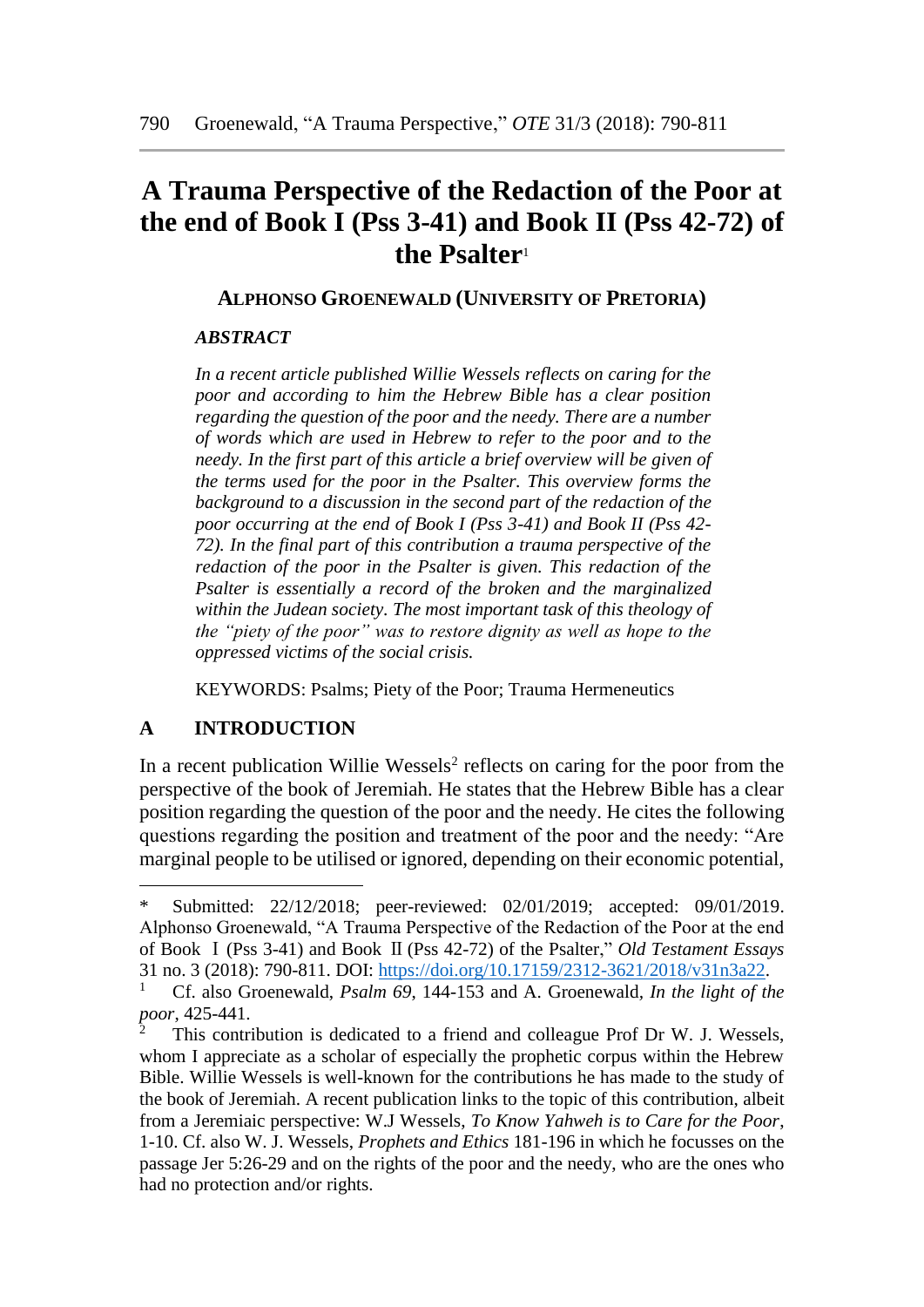or embraced as fellow-members of the community and enabled to live their lives to the full? Are justice and generosity the guiding principles of our economic activity, or greed and jealousy?"<sup>3</sup> .

The reality of poverty which confronts us on a daily basis, constitutes a major problem for the world and for humanity. As the world becomes smaller and smaller, we are challenged by the extent of poverty and the existence of immense inequality<sup>4</sup>. According to Thomas Piketty<sup>5</sup> "t]he concrete, physical reality of inequality is visible to the naked eye and naturally inspires sharp but contradictory political judgements… Some people believe that inequality is always increasing and that the world is by definition becoming more unjust". He furthermore states that "[t]he new global economy has brought with it both immense hopes (such as the eradication of poverty) and equally immense inequities (some individuals are now as wealthy as entire countries"<sup>6</sup> .

At least one out of every fifth person in our world today falls below the poverty line and it is even estimated that this percentage could reach 25% of the global population as world inequality is constantly increasing. The poor are more likely to become victims of natural disasters, famine or drought. In addition to suffering from a lack of income, poor people are often uneducated, often afflicted with physical illness and political oppression. The majority of the world's poor live in the rural areas and villages of their respective countries, while many have moved to the big cities in the hope to find a better life. However, only a handful will ever find it, as most of the poor now live in slums attached to these big cities<sup>7</sup>.

Scheffler<sup>8</sup> emphasises that we should not pay attention to the question of the poor in the Psalms merely as a result of political correctness, but because the suffering brought about by poverty is degrading to the human nature and existence. Although it had already been a dream some 2,500 years ago, as expressed in for example the book of Deuteronomy (cf.  $15:4-6.11$ <sup>9</sup>, that there should be no poverty in an idealised community, poverty is still rife in the world today<sup>10</sup>. In the view of Hoppe "[t]hat some members of the one Israelite family

<sup>3</sup> Wessels, *To Know Yahweh is to Care for the Poor*, 1.

<sup>4</sup> Atkinson, *Inequality* 21-23; Piketty, *Economics of Inequality* 1, 5-25; Scheffler, *Poor in the Psalms* 1.

<sup>5</sup> Piketty, *Capital* 2-3.

<sup>6</sup> Piketty, *Capital* 471.

<sup>7</sup> Blomberg, *Poverty nor Riches* 17. Cf. also Groenewald, *In the light of the poor* 425 and Kimilike, *Poverty in the Book of Proverbs* 10.

<sup>8</sup> Scheffler, *Poor in the Psalms* 1.

<sup>9</sup> Otto, *Deuteronomium*, 1337.1353-1353.1357-1360. See also Hoppe, *Poverty in the Bible* 30-32.

<sup>10</sup> Scheffler, *Poverty Prevention in the Pentateuch* 6 and Scheffler, *Poor in the Psalms* 1. Cf. also Scheffler, *Deuteronomy* 15:1-18, 97-115.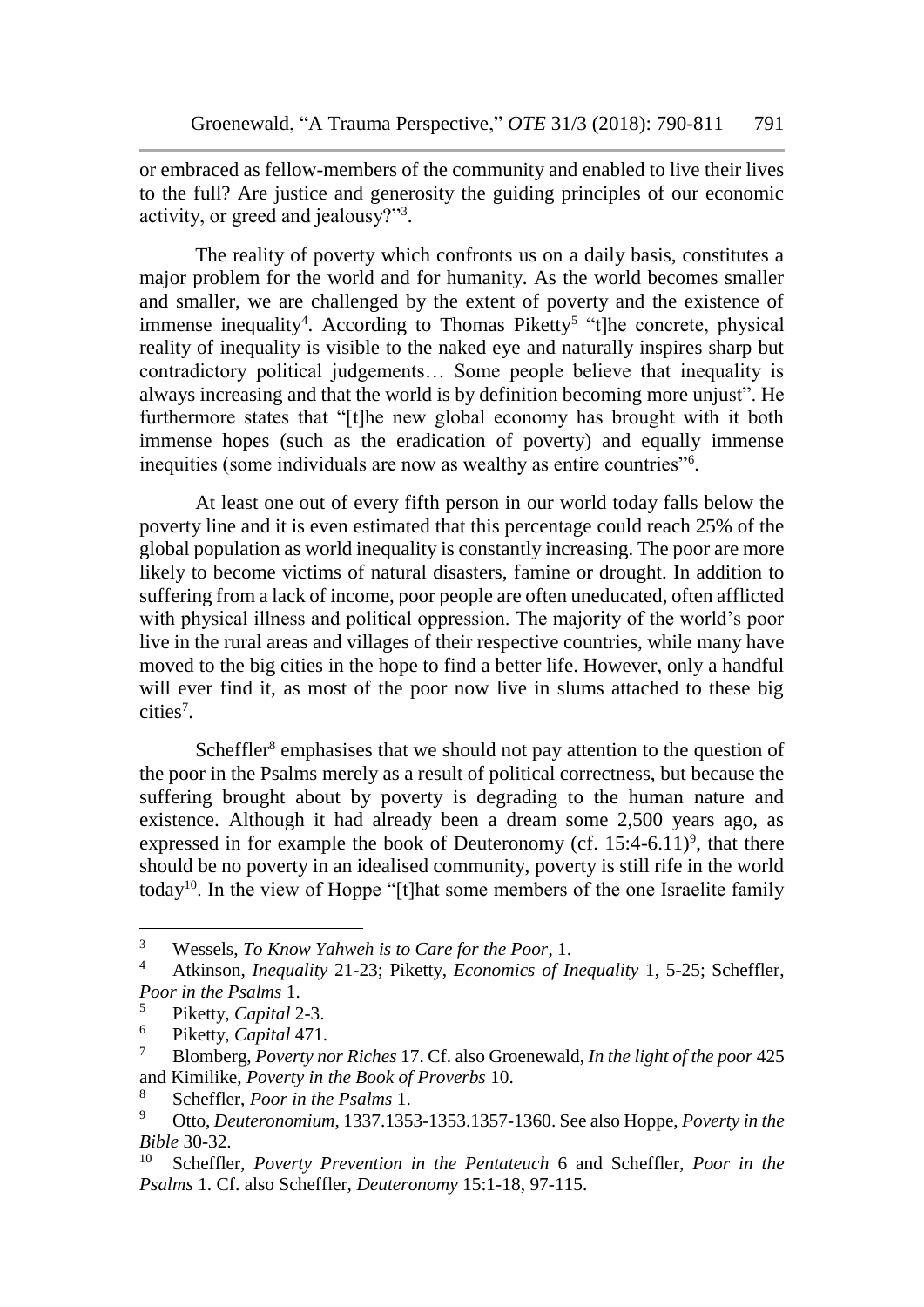were without the material blessings promised to all was simply not right in Deuteronomy's view, so the book calls for generosity toward the poor (15:11). Deuteronomy sees no positive value in poverty. It never characterizes the poor as those who have a close relationship with God because they are poor … Clearly Deuteronomy reflects a socioeconomic situation that needed a more equitable distribution of resources, a goal that the book sees as attainable"<sup>11</sup>.

However, regarding our academic debates on the issues of poverty Scheffler<sup>12</sup> reminds us to acknowledge the fact that we deliberate and write as being part of the elite, i.e. the non-poor<sup>13</sup>. Our theological reflections thus concern the life circumstances of people who have no voice themselves and who are not represented in the debate: "For the *real* poor are infants who cannot yet speak and who die of hunger every day with desperate mothers unable to feed them". According to Scheffler<sup>14</sup> a simple logic justify this statement, namely that the psalms were written by the scribes and the poor, whether in ancient Israel or contemporary society, could neither read nor write as they were analphabetic. He therefore infers that the positive views expressed in the psalms in favour of the poor do not in the first instance represent the "voice of the poor" but are elitist scribal voices that took the plight of the poor to heart. In other words, we can identity the voices of the non-poor in the text, who, as they champion for the poor and express desperation on behalf of the poor, pretend to be poor themselves<sup>15</sup>.

In the following section a brief overview will be given of the "poor in the Psalter". This overview will form the background to a discussion of the redaction of the poor at the end of Book I and Book II. In the last part of this contribution some reflections of a trauma perspective of the poor in the Psalter will be given.

## **B The "poor" in the Psalter**

The poor and/or poverty is referred to in ca. one third  $(50)$  of the Psalms<sup>16</sup>. The  $\pmod{2}$ ין אֶבְיוֹן, אֶבְיוֹן, עֲנָו ,אֱבְיוֹן, אֱבִיוֹן, עֲנָו ,אֱבִיוֹן, אֱבִיוֹן, אֲבִי $\pmod{1}$ 

<sup>&</sup>lt;sup>11</sup> Hoppe, *Poverty in the Bible* 31.<br><sup>12</sup> Schofflor, *Poor in the Psalms* 1.

<sup>12</sup> Scheffler, *Poor in the Psalms* 1. Cf. also Kimilike, *Poverty in the Book of Proverbs* 11.

<sup>13</sup> Scheffler, *Royal Care for the Poor* 160.

<sup>14</sup> Scheffler, *Pleading Poverty* 194.

<sup>&</sup>lt;sup>15</sup> Scheffler, *Poor in the Psalms* 1.

<sup>16</sup> See in this regard Groenewald, *Psalm 69*, 147-149.151-153 and Groenewald, *In the light of the poor* 428-431.433-436.

<sup>17</sup> These terms have been discussed in detail in a number of publications. Cf. for example the following: Berges & Hoppe, *Arm und Reich* 11-14; Bremer, *Wo Gott sich auf die Armen einlässt* 318-325; Bremer, *Die Armentheologie als eine Grundlinie* 356- 360; Gillingham, *Poor in the Psalms* 16; Mtshiselwa, *The Poor in the Psalms* 4-7;. Ro, *Die sogenannte "Armenfrömmigkeit*" 113-126; Scheffler, *Poverty eradication* 131- 132; Scheffler, *Poor in the Psalms* 4; Tucker, *Democratization and the Language of the*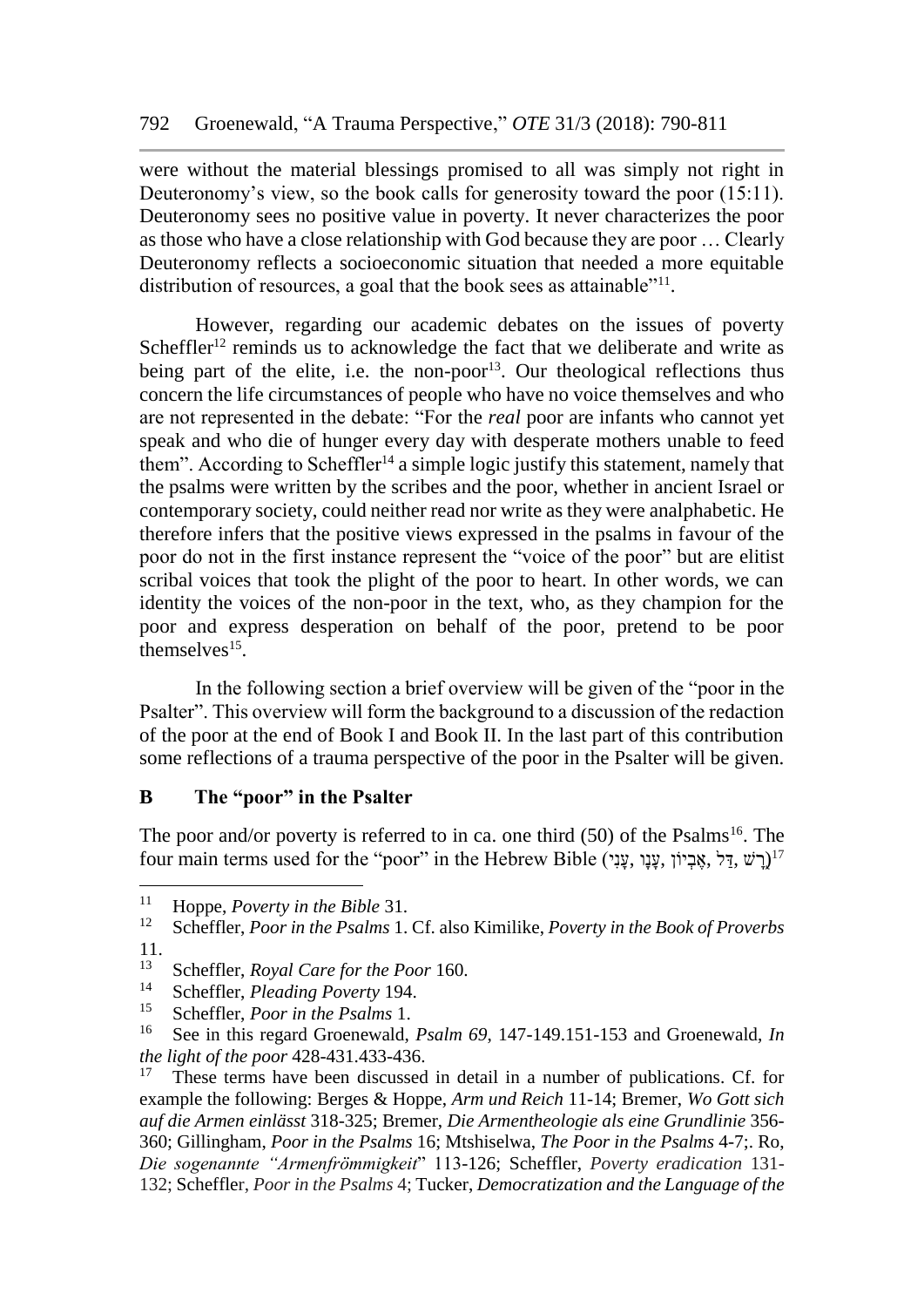are usually seen as references, in varying degrees, to those in society who are materially destitute<sup>18</sup>. It is though very difficult to distinguish the meanings inherent in these terms and therefore the context(s) in which they occur, should determine the meaning of the word<sup>19</sup>. Kraus<sup>20</sup>, amongst others, attempts to consolidate all these different viewpoints and functions under one umbrella. Accordingly, the poor in the psalms are those who on the one hand are the materially poor and on the other hand are also the ones in need of justice to be done to them by God, and traumatised as a result of the experience of injustice<sup>21</sup>. Tucker's<sup>22</sup> analysis indicates that in the majority of the Psalms the language used for the poor do not refer to a class of pious individuals, but it reasonable to accept that they refer to individuals who are economically poor. Therefore, they belong to the margins of society and live in a constant state of human degradation and traumatisation. One can thus assume that "[t]hey have no wealth or power, and thus live with the constant threat of oppression, abuse and injustice. Overlooking these conclusions in an attempt to identify a "poor group" fails to acknowledge the contexts from which much of the poor language appears to emerge $"^{23}$ .

Reference has often been made to the Psalter as the prayer book of the poor, namely of the marginalised<sup>24</sup>. In the Psalms God is portrayed as the saviour of the poor, their hope, their stronghold and liberator – whether these are prayers of an individual or prayers of the community<sup>25</sup>. The high concentration of the term(s) for the "poor" in the Psalter, in relation to the rest of the books of the Hebrew Bible, indicates a profound affinity for the "poor" in the Psalter. According to Berges<sup>26</sup> this is an indication that the Psalter also must have undergone a redaction of the "theology of the poor". This is though not the only

*Poor* 167-169; Tucker, *A Polysemiotic Approach to the Poor* 425-427. See also Scheffler, *Poverty in the book of Proverbs* 484-485.

<sup>18</sup> Tucker, *A Polysemiotic Approach to the Poor* 427 also identifies a second level of the poverty word field: חֵלְכָה ("crushed, oppressed"), עֲשׁוּקִים ("oppressed"), הַ ("helpless, unfortunate"), הָנָמְאלַ") widow"), וםֹתָי") orphan"). Cf. also J. Bremer, Wo Gott sich auf die Armen einlässt 318-325.

<sup>19</sup> Scheffler, *Poverty Prevention in the Pentateuch* 2. See also Bremer, *Die Armentheologie als eine Grundlinie* 356: "Die Beschäftigung mit der Armentheologie der Psalmen weist schon deshalb Vielschicktigkeiten auf, da die Psalmen nicht in pauschaler Weise von "Armut" sprechen. Vielmehr werden sehr unterschiedliche armentheologische Akzente gesetzt und auf differenzierte Weisen zum Ausdruck gebracht".

<sup>&</sup>lt;sup>20</sup> Kraus, *Theology of the Psalms* 150-154.<br><sup>21</sup> Kraus, *Theology of the Psalms* 152, Se

<sup>21</sup> Kraus, *Theology of the Psalms* 152. Scheffler, *Poor in the Psalms* 4, however questions this attempt to systematise the different meanings of these concepts.<br><sup>22</sup> Tucker, A Belyeanistic Approach to the Boor 430

<sup>22</sup> Tucker, *A Polysemiotic Approach to the Poor* 439.

<sup>23</sup> Tucker, *A Polysemiotic Approach to the Poor* 439.

<sup>&</sup>lt;sup>24</sup> McPolin, *Psalms as Prayers of the Poor 79.*<br><sup>25</sup> Hoppe, *Poverty in the Bible* 122

<sup>&</sup>lt;sup>25</sup> Hoppe, *Poverty in the Bible* 122.<br><sup>26</sup> Berges, *De arman van het boek* l

<sup>26</sup> Berges, *De armen van het boek Jesaja* 14-15.19.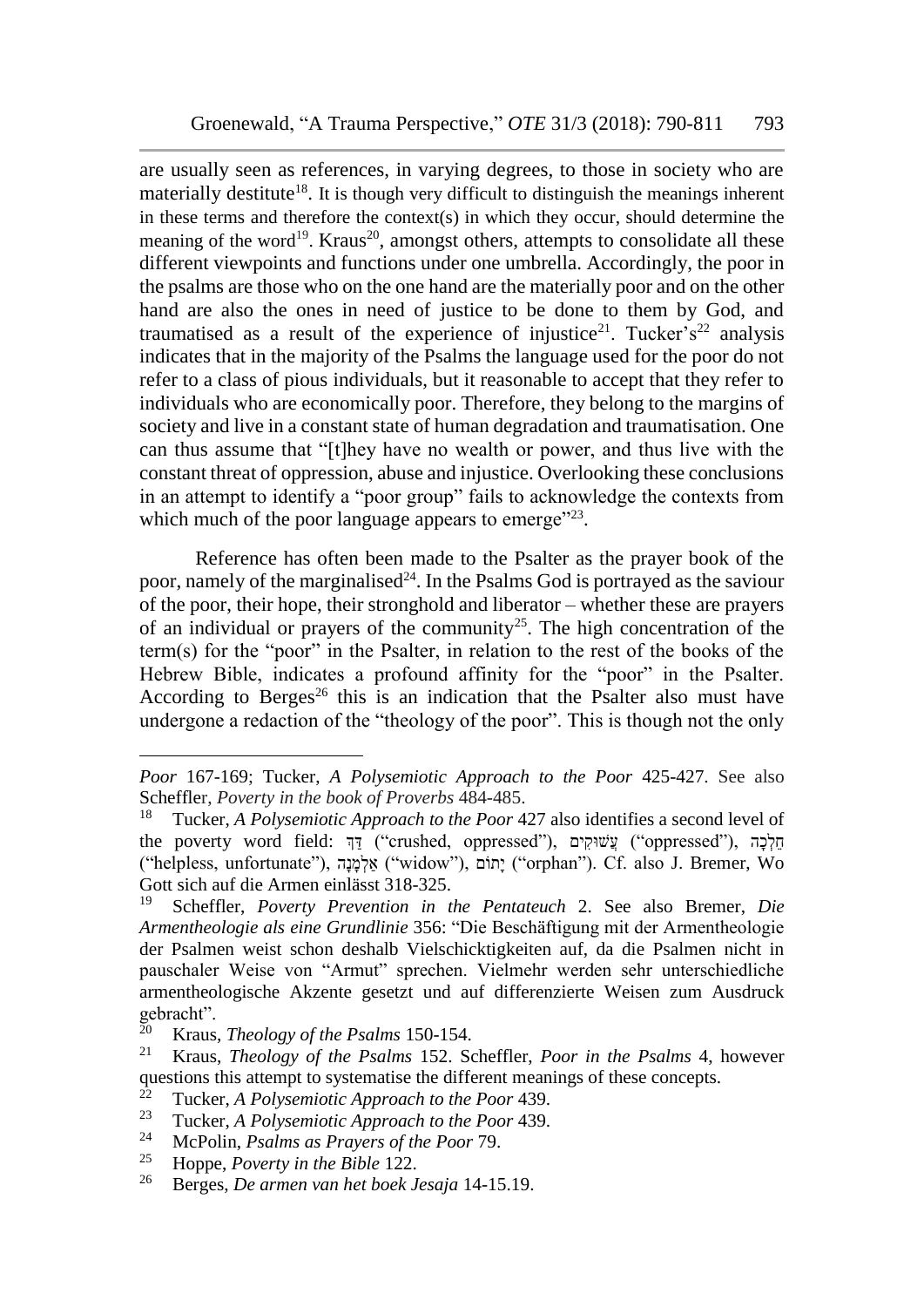redaction the Psalter underwent, as  $B$ remer<sup>27</sup> emphasises. Therefore, one should take care not to over-generalise in this regard, but to keep in mind the multilayeredness of the different groups and books within the Psalter, as well the complexities of the contributions of different groups of tradents to the composition of the Psalter.

This high concentration of the language of the poor in the Psalter has convinced scholars in recent years to regard the Psalter more and more as the prayer and meditation book of the marginalised – in other words of those who had a critical view of the post-exilic temple aristocracy as well as their position of power<sup>28</sup>. The supplicants of the psalms thus did not find protection in the cult first of all, but rather in the praises of the psalms which ascend to Yahweh, the king of the world, who had established his just rule on mount  $Zion^{29}$ .

The social and religious fragmentation which occurred within the Judaic society in the second half of the fifth century was the result of an economic crisis which, in all probability, gave rise to the formation of a specific piety within the marginalised and impoverished lower classes. There is enough evidence indicating the marginalisation of these poorer classes in society<sup>30</sup>. According to Gerstenberger $31$  some biblical texts make it clear that during the Persian rule the gap between rich and poor was widening more and more. Given the financial needs of the Persian Empire taxes were collected mercilessly and more people sank into social misery (see Neh. 5:1-5). The people are lamenting the fact that the rulers drive their subordinates harshly in order to collect taxes for the Persian rulers. The ordinary people lament the fact that they should pawn their fields, their vineyards and their homes to get grain to stave off hunger (Neh.  $5:3$ )<sup>32</sup>.

<sup>27</sup> In this regard Bremer, *Die Armentheologie als eine Grundlinie* 385 infers as follows: "Sie bezeugt dabei die Armentheologie as maßgebliche – nicht einzige! – theologische Aussage des vielschichtigen und komplexen "großen Hauses" Psalter". Janowski, *Ein Tempel aus Worten* 280 outlines an understanding of this metaphor of the "big house" with regard to the Psalter.<br><sup>28</sup> Person, Degrives you het hock Issaid.

<sup>28</sup> Berges, *De armen van het boek Jesaja* 14-15.19.

<sup>29</sup> Berges, *De armen van het boek Jesaja* 15.

<sup>30</sup> Albertz, *A History of Israelite Religion* 518-522.

<sup>31</sup> Gerstenberger*, Israel in the Persian Period* 58.

<sup>32</sup> See also Gerstenberger, *Israel in the Persian Period* 233 in this regard: "Such passages as Neh 5 and Lev 25 illustrate the situation and attest to the community's countermeasures to stem social impoverishment. The financial need of the Persian bureaucracies and armies was huge. At the latest since the imperial reform of Darius, the tax authorities, perhaps their private collectors, worked with amazing precision and severity. The people in the provinces suffered because of the fixed taxes and special obligations for the army and the administration. This resulted in the impoverishment of larger segments of the population, which, as experience shows, also yields gains for a narrower, collaborating elite stratum of the native population".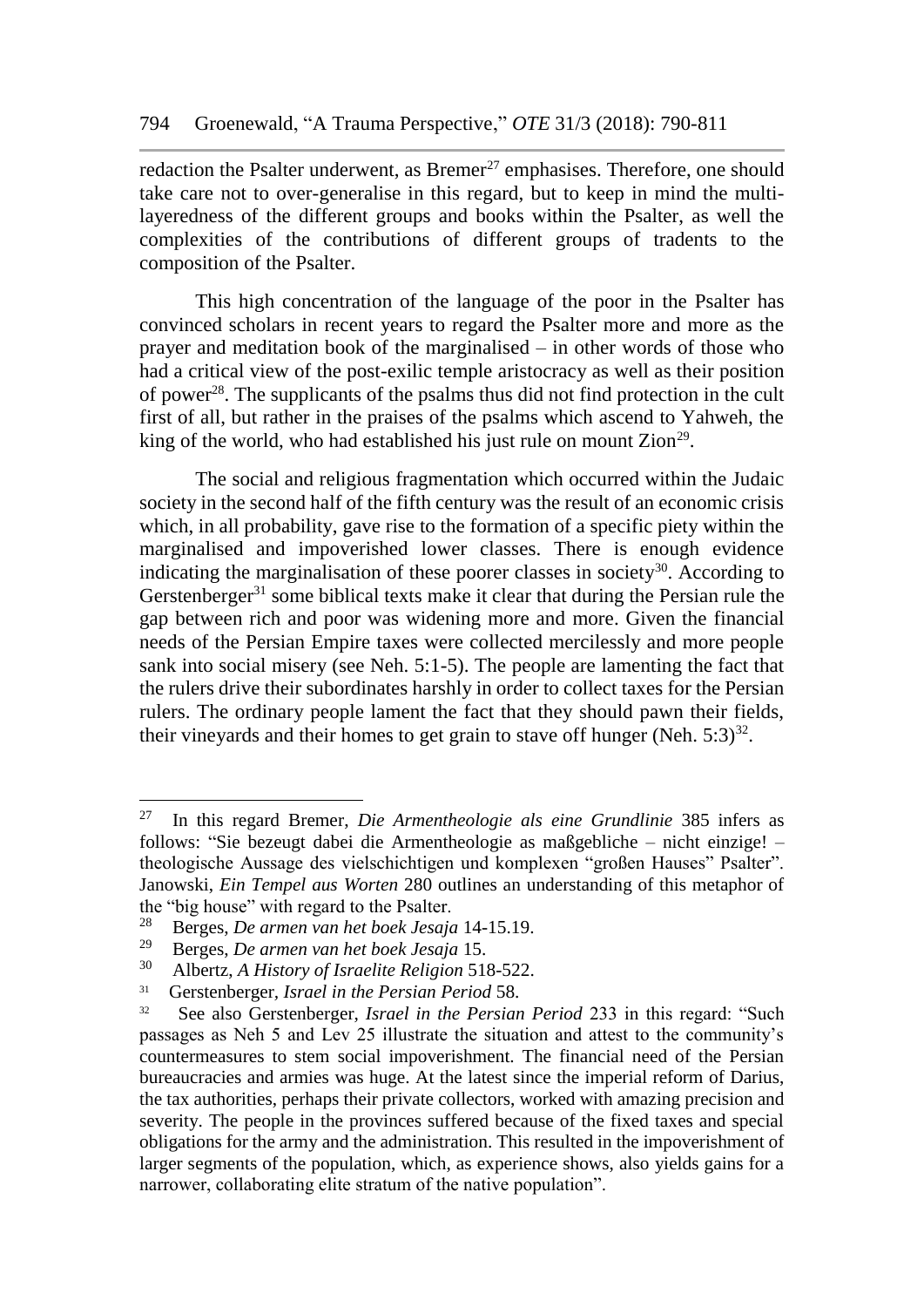Often the rich and powerful use their dominance to exploit the weak and marginalised of society, as is portrayed by Psalm 10 in emotive language:

In arrogance the wicked persecute the poor – let them be caught in the schemes they have devised. For the wicked boast of the desires of their heart; Those greedy for gain curse and renounce the Lord (Yahweh). In the pride of their countenance the wicked say, "God will not seek it out"; all their thoughts are, "There is no God." (Ps. 10:2-4 NRSV).

The subsequent verses dramatically put into words the immoral actions of some of the rich as they oppress the poor of the community (10:5-11). In this regard Gerstenberger<sup>33</sup> infers that other "psalms of the poor" (e.g. Pss37; 49; 73) also contain highly poetical language as they broaden our perception of the "theology of the poor" in the Psalter. Passages like Nehemiah  $\overline{5}$  and Leviticus 25 illustrate the situation very well and demonstrate the countermeasures undertaken by a community to reduce social impoverishment and the vulnerability of the weak $34$ .

This social split in the society caused the development of a specific kind of personal piety in these classes, namely the so-called "piety of the poor"<sup>35</sup>. The most important task of this theology of the "piety of the poor", which was developed and practised in these communities, was to restore dignity as well as hope to the oppressed victims of the social crisis. This function of this theology explains why the social terms for "poor" also took on a religious undertone in the "piety of the poor". However, what is meant here is not a religious transfiguration of poverty, but religious compensation for a social lack<sup>36</sup>. According to their own self-understanding, they were not on the periphery of the community, but they formed the core. This assumption gave them the power to assert themselves within the community of Judah, despite their social

<sup>&</sup>lt;sup>33</sup> Gerstenberger, *Israel in the Persian Period* 233.<br><sup>34</sup> Gerstenberger, *Israel in the Persian Period* 232

<sup>34</sup> Gerstenberger, *Israel in the Persian Period* 233.

<sup>&</sup>lt;sup>35</sup> Albertz, *A History of Israelite Religion* 518-522.<br><sup>36</sup> In this regard Hoppe, *Poverty in the Bible* 122-1

<sup>36</sup> In this regard Hoppe, *Poverty in the Bible* 122-123 formulates a warning as well: "The challenge for contemporary believers as they read the psalms is to keep in check the tendency to spiritualize its references to the poor in the attempt to appropriate these texts. But some interpreters insist that a spiritualization of poverty is evident in the psalms themselves". In this regard see Weiser, *Die Psalmen* 63 who interprets the *'ānî* and the *'anāw/'anāwîm* as the ones who are faithful to Yahweh and accordingly these terms have a liturgical context. He therefore translates these terms, traditionally translated as the "poor", as being "bent low" in the sense of standing before or bowing down in front of Yahweh, instead of referring to material deprivation ("… sind ebenfalls kultischen Ursprungs und als typischer Ausdruck der demütigen Beugung unter Jahwes Majestät und Forderung in äußerer und innerer Haltung der Anbetung… zu verstehen"). For him the social or economic understanding is only secondary in meaning.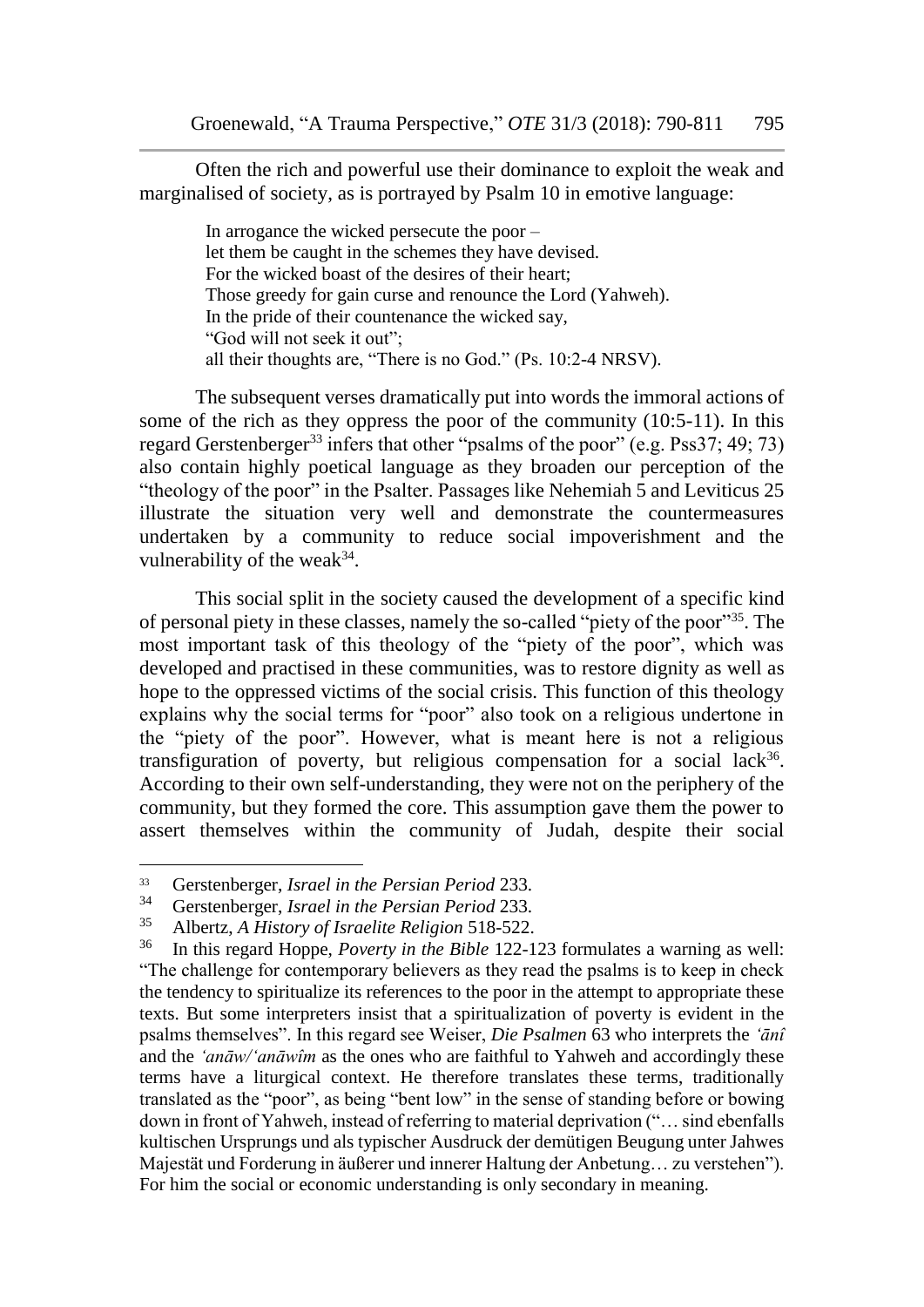marginalisation. They indeed even gained influence over the community as a whole with their "piety of the poor". This influence is, among other things, to be recognised in the redaction of the Psalter, namely a redaction characterised by the "theology of the poor"<sup>37</sup>.

It has already been indicated before that it should be kept in mind that this is not the only redaction which the Psalter underwent. Furthermore, Johannes Bremer<sup>38</sup> also emphasises that one should take into account the differences regarding the concepts and their different emphases when one works with a "theology of the poor" in the Psalter. The "cries of the poor" should thus be heard in all their richness and in the diversity of their contexts<sup>39</sup>. The focus in the subsequent section will be on the "redaction of the poor" as it occurs at the end of Book I (Pss 3-41) and the end of Book II (Pss 42-72).

#### **C REDACTION OF THE POOR AT THE END OF BOOK I (Pss 3-41) AND BOOK II (Pss 42-72)**<sup>40</sup>

According to Zenger<sup>41</sup> the first Davidic Psalter (Pss.  $3-41$ ) is fundamentally characterised by the so-called perspective of the "poor". However, in the second Davidic Psalter (51-72) this perspective occurs, for the first time, in the concluding group of Psalms  $69-71.72^{42}$ . This perspective, however, is lacking in the Psalms 51-68. Noteworthy is the fact that this perspective is totally absent in Psalm 53, in spite of the fact that this psalm is a doublet of Psalm 14<sup>43</sup>, which is regarded as a psalm of the poor. It seems to be that the perspective of the poor which occurs in Psalm  $14:6^{44}$ , has been changed to a perspective of the trauma of war and persecution in Psalm  $53:6^{45}$ . This conforms well to the assumption that Psalms 51-68 are rather characterised by the perspective of the traumatic experience of war and persecution<sup>46</sup>. Psalm 14 belongs to a cluster of psalms of

l

<sup>43</sup> See Zimmerli, *Zwillingpsalmen* 105.

<sup>37</sup> Albertz, *A History of Israelite Religion* 522.

<sup>38</sup> Bremer, *Die Armentheologie als eine Grundlinie* 356-360.

 $39$  Tucker, A Polysemiotic Approach to the Poor 439.

<sup>40</sup> Compare also Groenewald, *Psalm 69*, 144-153; Groenewald, *In the light of the poor* 425-441 and Groenewald, *Psalm 69: A composition-critical contribution 77-96.*

<sup>41</sup> Zenger, *Zur redaktionsgeschichtlichen Bedeutung* 195. Cf. also Hossfeld, *Die unterschiedlichen Profile* 63.

<sup>42</sup> Cf. Zenger, *Zur redaktionsgeschichtlichen Bedeutung* 193 in this regard: "Die nach 65-68 folgende Komposition der Bittgebete 69-71 setzt sich einerseits von den vorangehenden Davidpsalmen durch die in ihnen auftretende 'Armenperspektive' ab, die andererseits in Ps 72 und vor allem im ersten Davidpsalter konstitutiv ist".<br><sup>43</sup> See Zimmerli, Zwillingsgalman 105

It reads as follows: "you would confound the plans of the poor, but the Lord is their refuge" (NRSV).

 $45$  This text reads as follows: "There they shall be in great terror, in terror such as has not been. For God will scatter the bones of the ungodly; they will be put to shame, for God has rejected them" (NRSV).

<sup>46</sup> Hossfeld, *Die unterschiedlichen Profile* 63.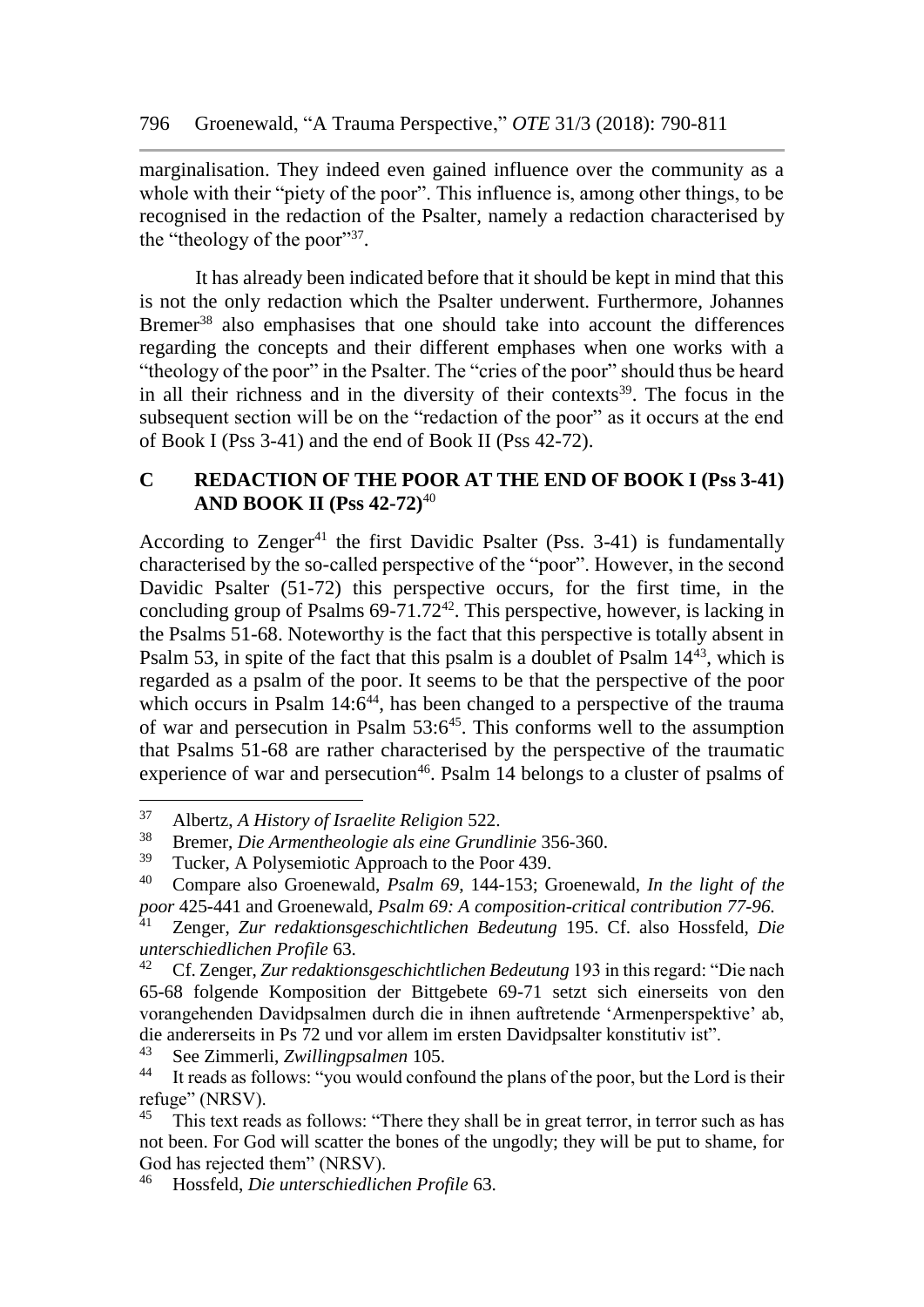the poor, viz. Psalms 11-14 which conclude the first section of Psalms 3-14 in the first Davidic Psalter<sup>47</sup>. Roughly speaking, Psalm 53 occurs at the beginning of the second Davidic Psalter (51-71.72).

It has already been recognised by a number of scholars that Psalms 35-41 form the concluding section of the first Davidic Psalter<sup>48</sup>. It seems that we encounter secondary additions in both Psalms 35 and 40, viz. 35:26-28 and 40:14-18. Noteworthy is the fact that these additions have a counterpart in the independent Psalm 70 – which occurs at the end of the second Davidic Psalter. It looks as if these additions in Psalms 35 and 40 are interdependent on Psalm 70 (this would imply that they are later than Psalm 70 and in all probability had this text as *Vorlage*<sup>49</sup>). According to Hossfeld and Zenger<sup>50</sup> these additions to these two psalms (Pss. 35:26-28 and 40:14-18) can be ascribed to a post-exilic redaction of the poor who seems to have been responsible for a reworking of Psalms 35-41. These psalms are now characterised by a comprehensive interpretation of the existence of the poor ("Existenzdeutung des Armen")<sup>51</sup>. It has thus become clear that the concluding sections of both the first as well as second Davidic Psalter (i.e. 35-41 and 69-72) are characterised by a "theology of the poor"<sup>52</sup>.

The description of the affliction and traumatization of the supplicant(s) in Psalm 69 shares a number of commonalities with Psalms 35, 38 and 41<sup>53</sup>. These psalms also witness to the persecution and subsequent traumatization as experienced by these supplicant(s). Over and above these references, they also

<sup>47</sup> Hossfeld & Zenger, *"Selig, wer auf die Armen achtet"* 34ff. See also Botha, *Pride and suffering of the Poor* 46-52.

<sup>48</sup> Cf. for example Bremer, *Wo Gott sich auf die Armen einlässt* 356-367; Bremer, *Eine "Armenredaktion" im 1. Davidpsalter?* 189-191; Gillingham, *The Levitical Singers* 45; Jacobson, *Imagining the Future* 239. In this regard Gillingham, *Psalms through the Centuries* 213 infers as follows: "All seven psalms are concerned in different ways with the fate of the poor, who are characteristically termed 'poor and needy' (*ʿani weʾebyon*) as in 35:10; 37:14; and 40:17. The first and last psalms form 'bookends', on a shared theme: in Psalm 35 the enemies are those who once were friends (verses 13–14), and in Psalm 41 the suppliant feels betrayed by a 'familiar friend' (verse 9)".

<sup>49</sup> Cf. in this regard Braulik, *Psalm 40,* 221: "Ps 70 bildet somit die Vorform der Verse 40,14-18 ...". See also Hossfeld & Zenger, *"Selig, wer auf die Armen achtet* 32: "... 40,14-18 von jener redaktionellen Hand geschaffen wurde, die ihrerseits Ps 35 so bearbeitet hat, daß auch er nunmehr als ein "Armenpsalm" zu lesen ist, der zusammen mit Ps 40-41 einen über-greifenden Bogen bildet" and Gillingham, *Psalms through the Centuries* 379: "Psalm 70 is an independent psalm with a curious history. It has been appended to Ps. 40:1–12 where it assumes the name Yahweh, not Elohim, for God".

<sup>50</sup> Hossfeld & Zenger, *"Selig, wer auf die Armen achtet"* 23ff.

<sup>51</sup> Hossfeld & Zenger, *"Selig, wer auf die Armen achtet"* 34.

<sup>52</sup> Hossfeld, *Die unterschiedlichen Profile* 66f.

<sup>53</sup> Weber, *Werkbuch Psalmen* 313.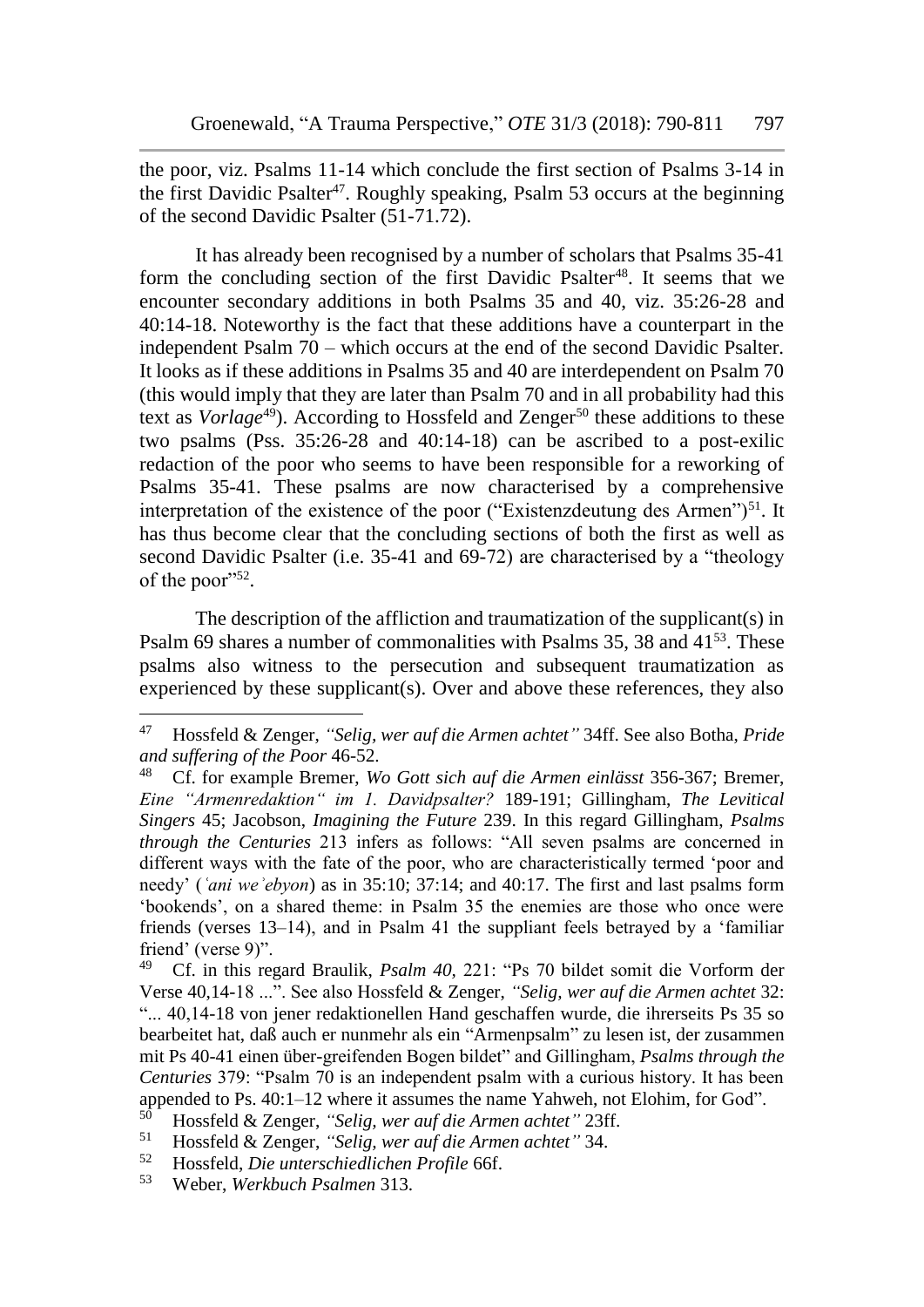contain allusions to parallel rites of mourning, for example Psalms 35:13-14; 38:7; 69:11a-12b. We can furthermore add the parallel way in which the complaints about the constellation friend – enemy occurs in Psalms 35:11-18; 41:5-11 and 69:9ab. The depiction of affliction which is spread over a few psalms at the end of the first Davidic Psalter, is thus concentrated in one text at the end of book II, namely in Psalm 69. This Psalm thus shares commonalities with strategic psalms in the concluding section of the first Davidic Psalter (35-41), namely, with psalms which appear in the introduction, centre as well as the conclusion of this section<sup>54</sup>.

Psalm 70 is, according to the statement contained in 70:6, *expressis verbis* a psalm of the poor ("But I am poor and needy<sup>55</sup>; hasten to me, O God! You are my help and my deliverer; O Lord, do not delay!"). This short psalm is characterised by two themes, viz. the themes of the enemies and of the poor. Both these themes occur extensively in Psalm 69, through which these two texts are closely linked to one another. Psalm  $70 -$  which is a psalm of the poor  $-$  is followed by Psalm 71 which focusses more on the aspect of old  $age^{56}$ . When assessing the religious experience underlying this psalm, we are struck by the vulnerability (and subsequent traumatization) of the supplicant who believed that vicious enemies stalked his every move, but also by his exceptional confidence

<sup>54</sup> Hossfeld & Zenger, *"Selig, wer auf die Armen achtet"* 26-34.

<sup>55</sup> Cf. in this regard Gillingham, *Levites and the Editorial Composition* 207 who infers as follows: "To see the Levitical singers as editors and compilers might also account for a fifth element in the Psalms: the references to the psalmists as 'poor and needy.' Sometimes this assumes a physical dimension, sometimes spiritual, and sometimes both. It is often found in those psalms questioning the value of cultic sacrifice: Psalms 40:18[17]; 69:34[33], and 140:13[12] are the best examples. So does this suggest a disenfranchised community living far from the Temple? It could just as easily be a term adopted by the Levitical singers, who had been divested of any priestly privileges and hence of the opportunity to live off the offerings brought to the Temple. They had no inheritance in the land, and their livelihood and lifestyle fits admirably the description of being 'poor and needy'. This is not to say the Levitical singers composed such psalms but rather that they sought to include them and set them in strategic places within the collections. For example, they seem to have deliberately placed royal psalms, which speak of those with power, authority, and privilege, alongside psalms of the poor and oppressed. Psalm 3 follows Psalm 2, 72 precedes 73, and 88 precedes 89. Similarly, Psalms 17/18, 21/22, 101/102, 109/110, and 143/144 fit this pattern. Such placements make clear that God is not only the defender of those in positions of power but also the protector of those who have no voice yet trust in God's deliverance".<br><sup>56</sup> In this regard Hossfeld, Die unterschiedlichen Profile 67 infers a

<sup>56</sup> In this regard Hossfeld, *Die unterschiedlichen* Profile 67 infers as follows: "In der Ausführlichkeit, mit der hier auf das Alter Bezug genommen wird, ist Ps 71 im gesamten Psalter einmalig ...". Weber, *Werkbuch Psalmen* 322 raises the question whether the occurrences of Ps. 71 at the end of book II and Ps. 90 at the beginning of book IV (90-106) could reflect a specific redactional intention. Both psalms refer to old age as well as reflect on the life span of humankind, and both these psalms occur at strategic positions, viz. the transition from one book to another.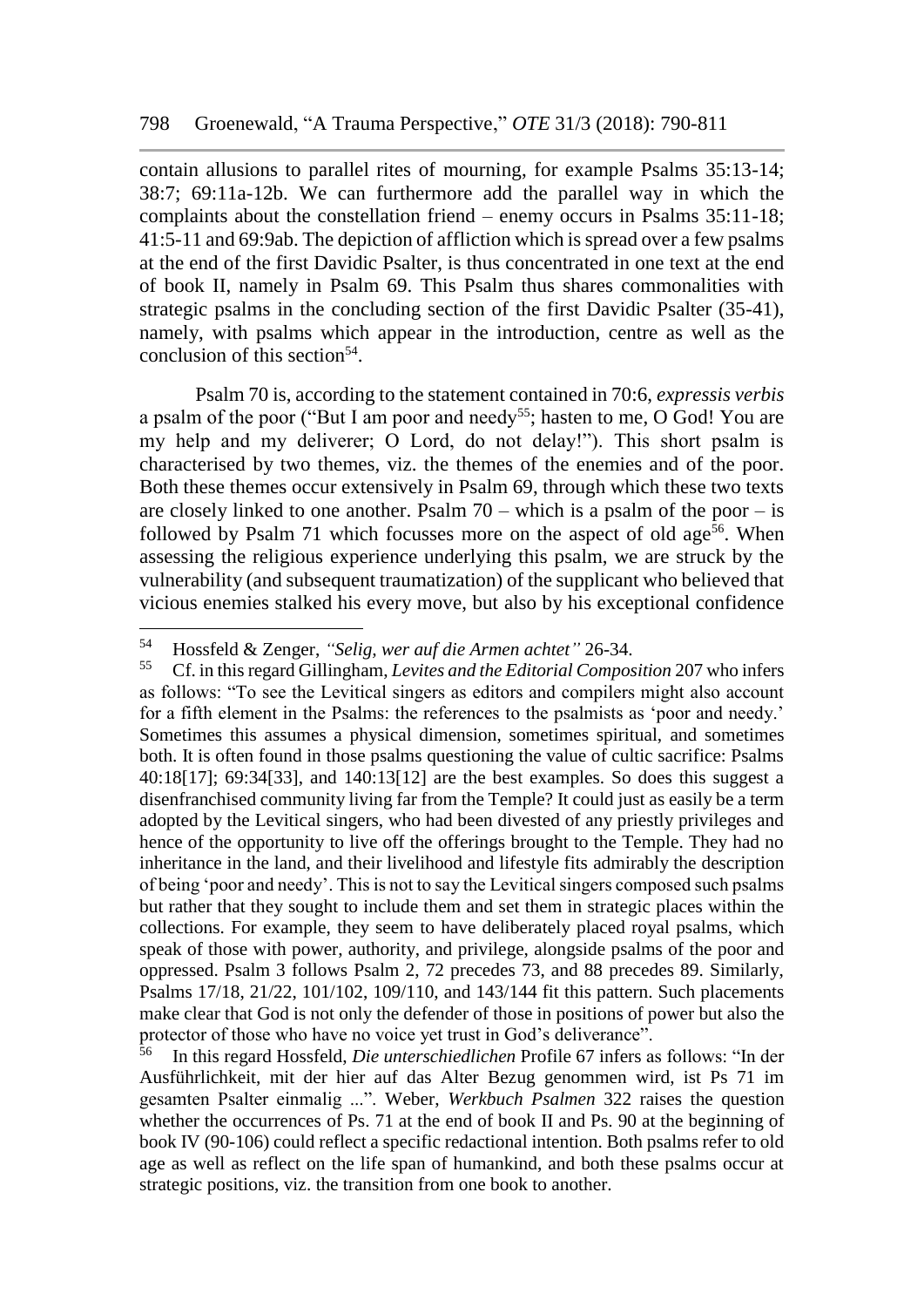in the divine rescue<sup>57</sup>. The elderly supplicant takes his whole life span into consideration. He, however, especially emphasises the continual praise of God, which is now defining his whole existence. Psalm 71 is closely linked to Psalm 70 by means of the lack of a superscription<sup>58</sup>. This close link between these two texts is also strengthened by means of the connection of several words as well as parallel motifs occurring in both of them.<sup>59</sup> Both psalms refer to the enemies who are pursuing them, and both stress the aspect of shame and reproach when referring to these enemies. Psalm 71, however, is not only linked to the preceding text of Psalm 70, but also to some psalms occurring in the concluding section (35-41) of the first Davidic Psalter. Psalm 71 displays parallels to both Psalms 35 and 38; in any case, also to Psalm  $40 -$  since  $40:14-18$  is related to Psalm  $70^{60}$ . The occurrence of these parallels furthermore strengthens the assumption that the concluding section (69-71) of the second Davidic Psalter was intentionally reworked as well as put together by the redactors so that they could form the concluding section of book II, which has clear parallels to the concluding section of book I.

Psalm 72 – a royal psalm – concludes both the second Davidic Psalter (51-72) and book II  $(42-72)^{61}$ . According to the text of Psalm 72 the sovereign authority unfolds in three different directions<sup>62</sup>: 1) the king as judge and saviour of the poor  $(72.2-4.12-14)^{63}$ ; 2) the king as the mediator of blessing for both the land and the people (72:5-7.15-17); 3) and finally, the king as the universal ruler over the whole of the earth  $(72.8-11)^{64}$ . In spite of all the similarities which exist

<sup>&</sup>lt;sup>57</sup> Crenshaw, *The Psalms* 154.<br><sup>58</sup> In this regard Weber, *We* 

<sup>58</sup> In this regard Weber, *Werkbuch Psalmen* 321-322 infers as follows: "Diese Überschriftslosigkeit, der Umstand, dass manche hebr. Handschriften Ps 71 zusammen mit Ps 70 als einzigen Psalm darbieten und die engen inhaltlichen Berührungen dieser beiden Psalmen ... äussert sich darin, dass in der hebr. Überlieferung hinsichtlich Ps 71 ein Schwanken zwischen Eigenständigkeit und Verbindung mit Ps 70 feststellbar ist". Cf. also Crenshaw, *The Psalms* 153 and Declaissé-Walford, *The Meta-Narrative of the Psalter* 369.

<sup>&</sup>lt;sup>59</sup> In this regard it can be referred to, for example, the following: the motif of "shame"  $(70:3f; 71:1.13.24)$ ; the ptc. pl. "those who seek" (הבק $\check{w}$  –  $70:3.5$ ;  $71:13.24$ ); and the statements on redemption and salvation.<br> $^{60}$  Eor 71:8 see 40:4: 71:12 35:2.22:

<sup>60</sup> For 71:8 see 40:4; 71:12 – 35:2.22; 71:13 – 35:4.26, 38:13, 40:15 – 70:3; 71:19 – 35:10; 71:24 – 35:28. See also Crenshaw, *The Psalms* 153.

<sup>61</sup> Hoppe, *Poverty in the Bible* 123-124 and Gerstenberger, *Israel in the Persian Period* 358. Cf. also Brueggemann & Bellinger Jr., *Psalms* 2.9-10.311-316; Gerstenberger, *Psalms* (Part 2) 68 and Gillingham, *Psalms through the Centuries* 386- 394.

<sup>62</sup> In this regard see Zenger, "*So betete David für seinen Sohn Salomo* 65ff. Cf. also Hossfeld & Zenger, *Die Psalmen II,* 412f.

<sup>63</sup> Smith, *Canaanite Backgrounds* 48.

<sup>64</sup> Cf. also Brueggemann & Bellinger Jr., *Psalms* 314 who postulate as follows: "The juxtaposition of verses 1–4 and 12–14 concerning *care for the vulnerable by the regime*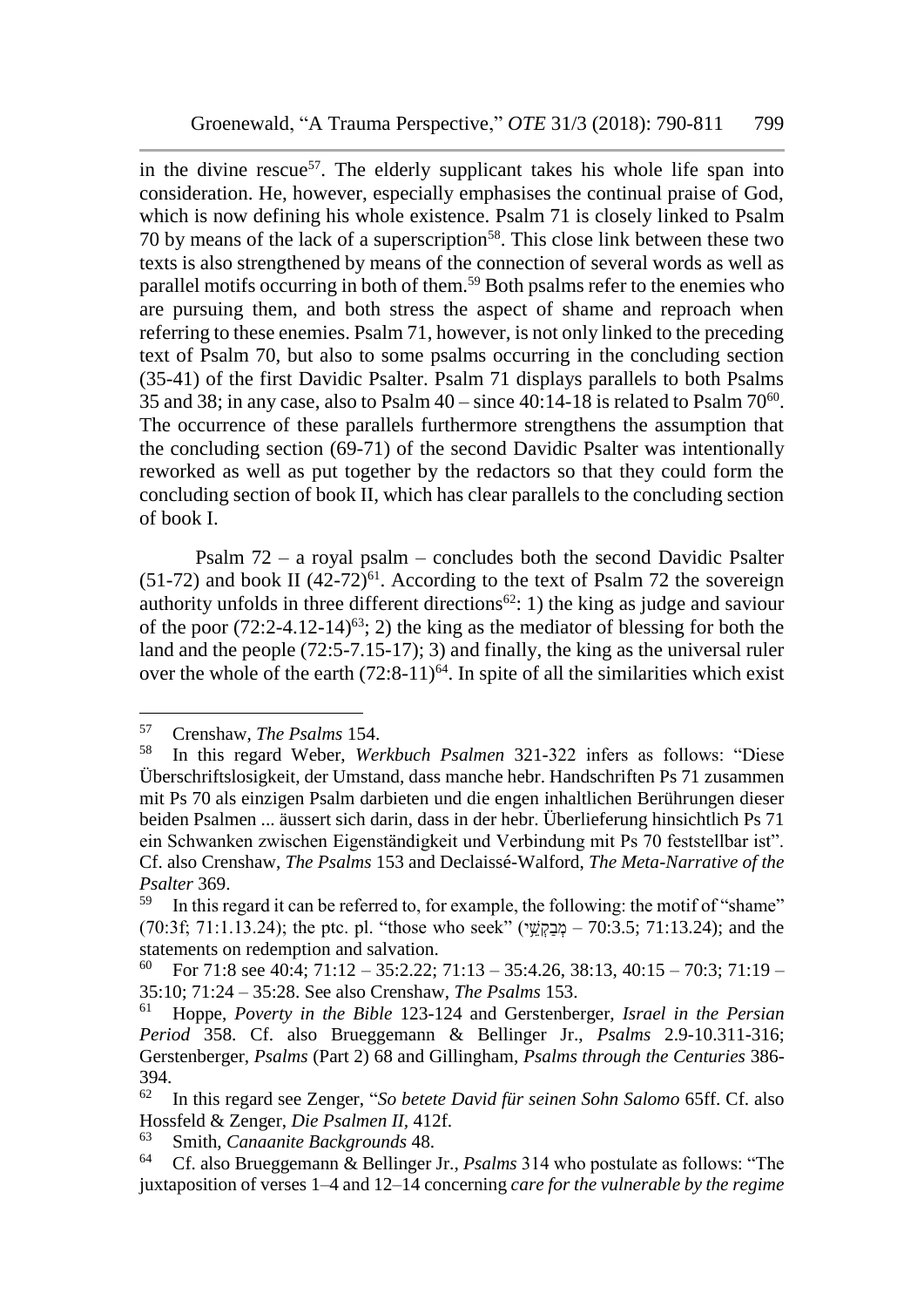between Psalms 71 and 72, the main link between these two psalms is the theme of the "poor"<sup>65</sup>. If we thus consider the concluding colophon in  $72:20^{66}$  together with the superscription (72:1 – לְשֶׁלֹמֹּה), it seems that the elderly David here draws up a royal will for his son Solomon – in the form of a prayer of petition<sup>67</sup>. Thematically it seems that this petition for justice for his son, as well as for his son's kingship, is actually a concretization of the objective which was formulated at the end of Psalm 71 (71:24)<sup>68</sup> – namely while praying to attest to the justice that he had experienced through salvation<sup>69</sup>. The king, as receiver of God's

and verses 5–7, 8–11, and 15–17 envisioning extravagant *well-being for the regime* constitutes the central claim and affirmation of the psalm. These two accents are placed next to each other, but without any explicit connection. Without a clear link, however, we are surely free to conclude that it is *care for the poor* that becomes the basis for *economic prosperity* in the realm. The unstated but surely implied negative counterpoint is the recognition that neglect of the poor through economic indifference will inevitably lead to military failure and economic collapse. This link is elemental for a biblical understanding of royal practice and polity. What is outlined here in grand doxological fashion is made concrete in Jeremiah's oracle concerning monarchy, wherein the son Jehoiakim is accused of "unrighteousness" and "injustice" (Jer 22:13– 14), whereas his father, Josiah, is celebrated as a king who did "justice and righteousness" toward "the poor and the needy." As a consequence of this policy, "it was well with him" (Jer 22:15–16). This link, generically asserted but connected to specific cases, is a prime claim of the Bible concerning the practice of public power".

<sup>65</sup> Gerstenberger, *Psalms (Part 2)* 65.

It reads as follows: "The prayers of David son of Jesse are ended" (NRSV).

<sup>67</sup> Hossfeld & Zenger, *Psalmen 51-100*, 72. Cf. also Human, *An ideal for leadership* 665. According to Brueggemann & Bellinger Jr., *Psalms 313* "this psalm concludes Book II of the Psalter, after which the Psalter moves on in Book III to public trouble (Psalms 74, 79) and loss (Psalm 89), and in Books IV and V the praise of YHWH, making human kingship much less prominent".<br><sup>68</sup> It reads as follows: "All day long my tong

It reads as follows: "All day long my tongue will talk of your righteous help, for those who tried to do me harm have been put to shame, and disgraced" (NRSV).<br><sup>69</sup> The preceding statements referring to David peoples that come remarks on a

The preceding statements referring to David necessitate some remarks on, as well as clarification of the "Davidization" of the Psalter. This will, however, not be dealt with in great detail and a few short remarks will suffice (cf. Kleer, *"Der liebliche Sänger der Psalmen Israels"* for a detailed study of the Davidization of the Psalter). According to Kleer, *Der liebliche Sänger* 126 the beginning of the Davidization of the Psalter can be traced back to the identity crisis the Judaeans experienced during the exile (cf. also Zenger, David as musician 264ff.). In spite of this, David was still not portrayed as the author or poet of the psalms during this period. The starting point for this motif, in terms of tradition history, lies in the composition of the books of Samuel. They even portrayed the young shepherd boy David as a gifted musician at his first appearance (Mays*, David of the Psalms* 146ff.). But most importantly, the redactors of the books of Samuel presented the David Vita in the form of a psalm which was spoken by David (2 Sam. 22 = Ps. 18). According to Mays, *David of the Psalms* 148, this text is the earliest literary evidence of a connection between David and the psalms, and the only specific witness in the David story linked to that relationship. The redactors even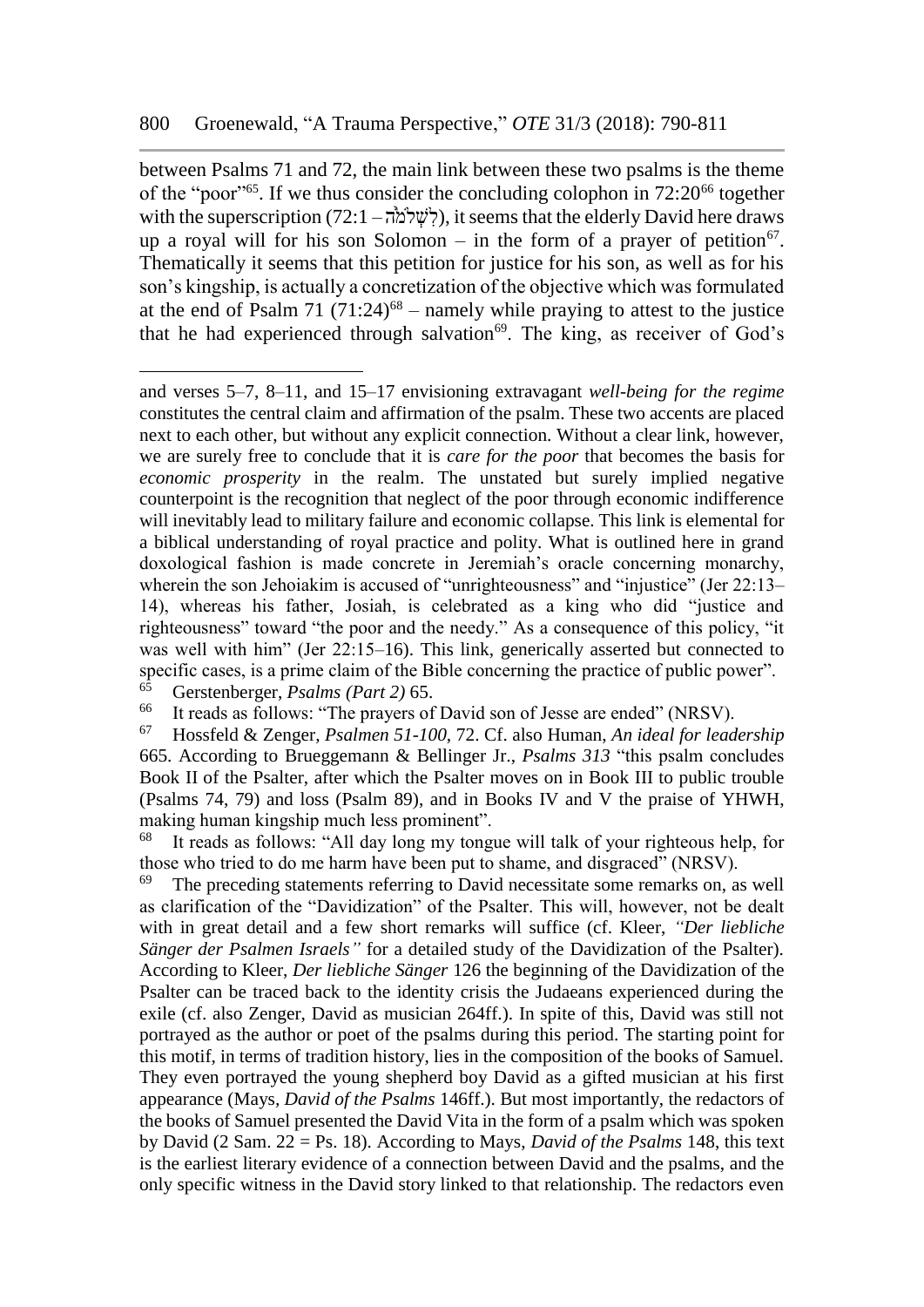justice and righteousness  $(72:1)^{70}$  and due to his divine commission, is regarded as a medium or agent who is responsible to concretise and to actualise God's justice; specifically God's justice for the poor $71$ .

let him recite a poem as his last words before his death (2 Sam. 23:1-7). This conception of the books of Samuel was the impetus for the explicit, multi-staged Davidization of the Psalter. The notion stemming from the books of Samuel is that it was David who, in spite of being persecuted, still stood under God's protection und composed psalms – whether in the conflict with Saul or as the king in confrontation with his enemies and, specifically, when he was on the run from his son Absalom (cf. also Auld, *First and Second Samuel* 590-592.594-595). McKenzie, *King David* 26 infers as follows: "The story in Samuel-Kings is by far the most important of the three for our purposes. It contains the longest and most detailed account of David's life. It is also the source for most of the information about him in Chronicles and Psalms". Kleer*, Der liebliche Sänger* 126, infers that by means of the Psalter's Davidization "der Beter is eingeladen, mit David in eine Schicksalsgemeinschaft zu treten, so seine Not zu bewältigen und Hoffnung für die Zukunft zu schöpfen" (cf. also S.L. McKenzie, *King David*, 38ff regarding the Davidization of the Book of the Psalms). Thus, to pray and praise through the psalms is to speak the language of those who depend on and trust in the reign of Yahweh. The Davidic connection discloses that suffering borne in trust and hope is a suffering that has a place and role in this reign of Yahweh (Mays, *David of the Psalms* 155). In turn, David's life becomes an illustration for those who use the psalms of the way in which a life whose hope is in the reign of Yahweh is to be lived. See also Ballhorn*, "Um deines Knechtes David willen"* 20; Childs, *Psalm Titles and Midrashic Exegesis* 137-150; N. Füglister, *Die Verwendung und das Verständnis* 368-384; Hossfeld & Zenger, *Neue und alte Wege* 336-338; Millard*, Die Komposition des Psalters* 230-234.<br><sup>70</sup> It reads as fol

It reads as follows: "Give the king your justice, O God, and your righteousness to a king's son" (NRSV). In this regard Brueggemann & Bellinger Jr., *Psalms* 313 state as follows: "In verses 1-4, the royal mandate, mouthed by Israel but taken as a divine imperative, is to maintain *justice* and *righteousness* for the poor, the needy, and the oppressed. Evidently the notion of justice and righteousness has to do with economic maintenance and surely with the maintenance of an independent judiciary that would not be merely an exploitative tool of the powerful. Thus, the verbs in verse 4, "defend, deliver, crush," surely concern a viable court system in which the marginal can expect reliable redress from the rapaciousness of an acquisitive society (see Deut 16:18–20; 17:8–13; 2 Chr 19:4–11). The same active role of monarchy is urged in verses 12–14. The king, it is affirmed or perhaps anticipated, is the one who acts decisively on behalf of the poor and the needy, with economic policies that protect the poor and vulnerable from rapacious economic forces, and in solidarity that sustains them. These verses amount to a powerful assertion that the Davidic government – surely offered in the tradition as a model government – is to be proactive in its economic policies, which would curb the acquisitiveness of a socially irresponsible economy that pursued only the freedom of what we would now term 'the market'".<br> $\frac{71}{71}$  See Human, An ideal for leadership 665-667: He

<sup>71</sup> See Human, *An ideal for leadership* 665-667; Houston, *Contending for Justice* 139-150; Prinsloo, *Psalm* 72, 540 and Wessels, *To Know Yahweh is to Care for the Poor*, 2. Hossfeld & Zenger, *Psalmen* 51-100, 328 defines the character of this "justice"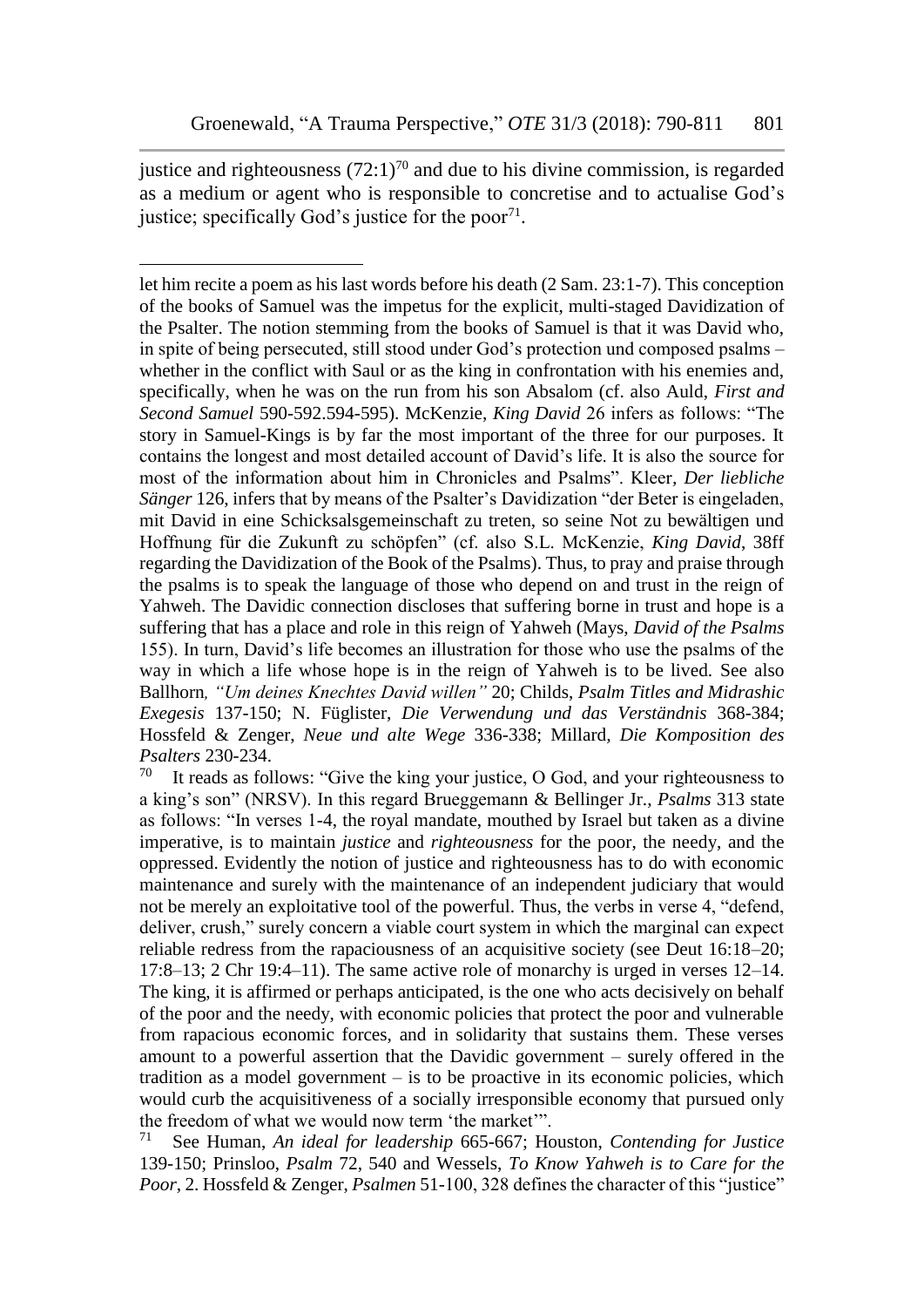#### 802 Groenewald, "A Trauma Perspective," *OTE* 31/3 (2018): 790-811

If we once again consider the four concluding psalms of the second Davidic Psalter, the following three characteristics can be emphasised: 1) their relationship to the concluding section of the first Davidic Psalter (35-41); 2) the connection of these four psalms to one another by means of the theme of the "poor"; 3) and finally, the conclusive character they display. After an extensive doxology in 72:18-19<sup>72</sup>, the second Davidic Psalter is concluded with a single colophon  $(72:20)^{73}$ . This colophon designates the end of David's prayers of petition and lamentations. This concluding section is characterised by both the compact nature and the multi-faceted nature of the utterances it contains.

It is, however, coloured in a distinct manner by means of the specific arrangement of the four texts it contains (69-72). Psalm 69 expresses in a very concentrated manner the diversity of the affliction and traumatization experienced by the supplicant. This supplicant is simultaneously characterised as belonging to the "poor". Psalm 70 – which is *expressis verbis* a psalm of the "poor" – once again focusses on the traumatising conflict with the enemies, but simultaneously it spells out confidence in a sure victory over the enemies. Psalm 71 also displays a conclusive character: it portrays the supplicant as the elderly, and specifically as the elderly who reflects on his life which was characterised by affliction, conflict and trauma, but also by the sure protection of  $God<sup>74</sup>$ . The concluding Psalm 72 identifies the elderly supplicant as the king who recites a prayer for his son – namely, in the form of a sacred royal will. This also implies that these four psalms do not only serve as a conclusion for the second Davidic Psalter, but for the first Davidic Psalter as well. The clear arrangement of these four texts supports the assumption that the single colophon of 72:20 serves as a finale for a unified Davidic Psalter, i.e. for the first (3-41) as well as second Davidic (51-72) collection.<sup>75</sup>

A concluding remark: within Book I and Book II the Psalms  $40^{76}$ ,  $50^{77}$ ,  $51^{78}$ and 69 contain a cult-critical relativisation. It is first of all important to take note of the respective positions these psalms hold within the Psalter. Psalm 40 is the

as follows: "Im Psalmkorpus selbst wird diese Gerechtigkeit dann zum einen armentheologisch expliziert, was konsequent im Horizont der Armentheologie von Ps 69-71 geschieht, doch nun so, daß der König als Retter der Armen definiert wird".

<sup>72</sup> This doxology reads as follows: "Blessed be the Lord, the God of Israel, who alone does wondrous things. Blessed be his glorious name forever; may his glory fill the whole earth. Amen and Amen" (NRSV).

<sup>73</sup> Brueggemann & Bellinger Jr., *Psalms* 314 and Gerstenberger, *Psalms (Part 2)* 68. <sup>74</sup> Hossfeld, *Die unterschiedlichen Profile* 68 formulates this assumption as follows:

<sup>&</sup>quot;... der auf ein an-gefochtenes und zugleich von Gott gehaltenes Dasein zurückblickt".<br><sup>75</sup> Hossfeld, Die unterschiedlichen Profile 68

<sup>75</sup> Hossfeld, *Die unterschiedlichen Profile* 68.

<sup>76</sup> Groenewald, *Psalm 69: A composition-critical contribution* 81-82. Cf. furthermore Brueggemann & Bellinger Jr., *Psalms* 197; Gerstenberger*, Psalms (Part 2)* 50-51; Hrobon, *Ethical Dimension of Cult* 113-115 and Kraus, *Theology of the Psalms* 95-97.

<sup>77</sup> Brueggemann & Bellinger Jr*., Psalms* 232-233.

<sup>78</sup> Brueggemann & Bellinger Jr.*, Psalms* 238.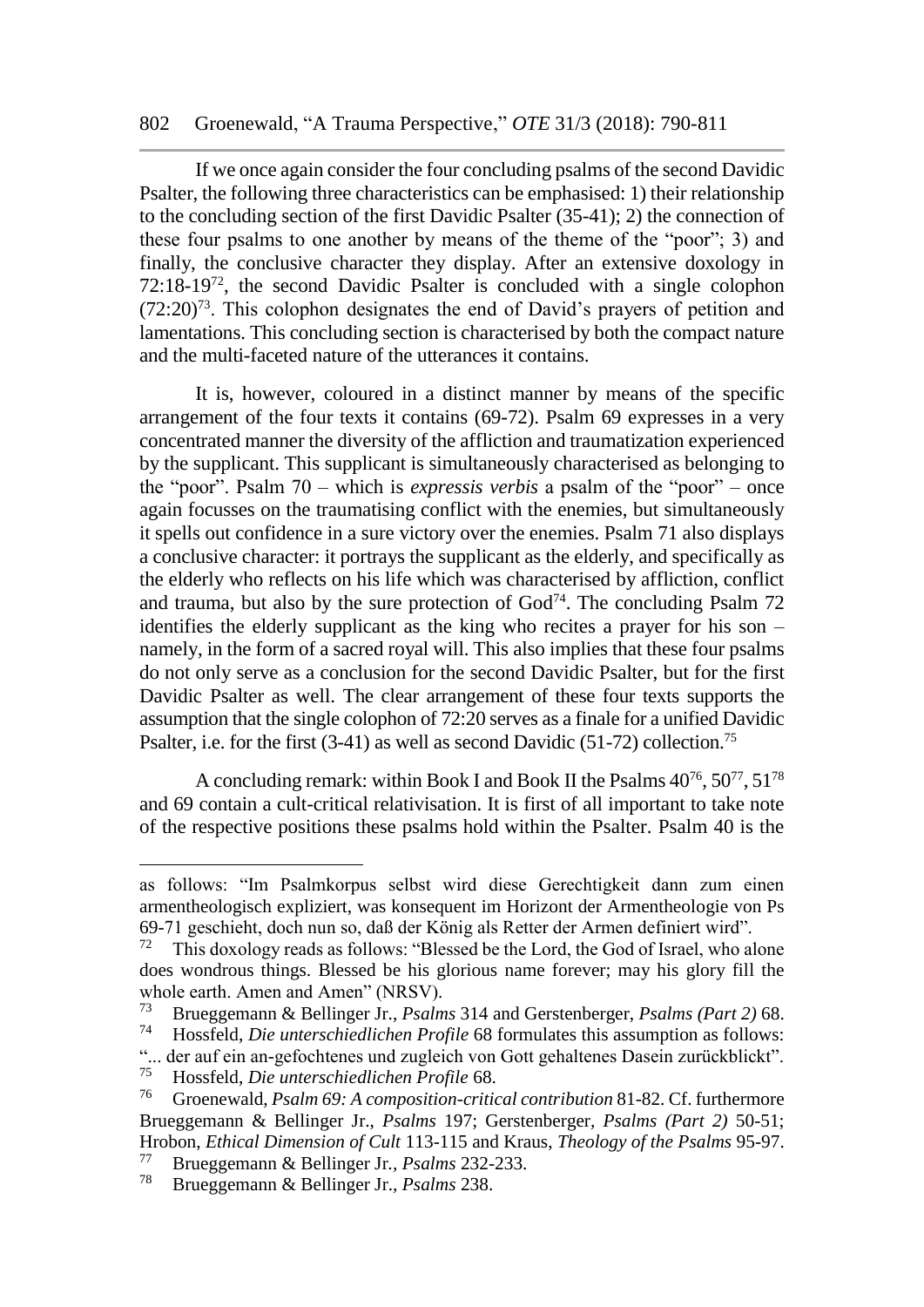penultimate psalm in Book I (Pss 3–41); which at the same time also builds the first Davidic collection (Pss 3–41). Psalm 50, the only Asaph psalm in the second book of the psalms (42–72), occurs between the Korahite psalms (Pss 42–49) and the second Davidic collection (Pss 51–72). Psalm 51 thus introduces the second Davidic collection which ends with Psalm 72. Psalm 69 is part of the three Psalms 69–71, which form a subgroup within the second book of the psalms; occurring just before the final Psalm 72.

It is furthermore noticeable that the third book of the psalms (Pss 73–89) commences with a collection of Asaph psalms  $(73-83)^{79}$ . According to Psalm 40:7–9 the offering of sacrifice (alone) was not enough. These verses refer to the characteristics required of the supplicant, beyond the cultic offerings and sacrifices. It is expected of the supplicant to do the will of God with delight; additionally, he must keep God's *Torah* within his being (heart). In face of Yahweh's *Torah* the supplicant offers him (Yahweh) – instead of the sacrifice – a statement of obedience and subordination  $(Ps 40:9)^{80}$ . The roots of these cultcritical statements were to be found within those groups who held a critical view of the official temple cult as well as the temple aristocracy<sup>81</sup>. The expansion of a text through the later addition of the verses 14-18<sup>82</sup>, identifying this text as a prayer of the "poor and needy"  $(40.18)^{83}$ , strengthens this interpretation<sup>84</sup>.

Ps 69:32–33b contain cult-critical statements which are combined with a "theology of the poor"<sup>85</sup> and in doing so, elevates the laudation above the sacrifice $86$ . The possibility thus exists that this inscription, which is clearly

<sup>79</sup> Groenewald, *Psalm 69: A composition-critical contribution* 81-82.

<sup>80</sup> According to Hossfeld & Zenger, *Die Psalmen I* 256 "das Tun der Tora ist die "Opfergabe"". Cf. also Lindström, *Suffering and Sin* 277.

<sup>81</sup> In this regard Hossfeld & Zenger, *Die Psalmen I* 252 infer as follows: "Mit seiner Rede von der "Herzenstora" hebt der Psalm die Gottunmittelbarkeit gegenüber dem Tempel und gegenüber der schriftlichen Tora heraus . . . Man könnte ihn sich auch als Gebet von Gruppierungen denken, die zunehmend (aus theologischen und aus politischen Gründen) in Opposition zum Machtanspruch der Priesterhierarchie am Tempel traten." See also Zenger, *Die Nacht wird leuchten* 98.

<sup>82</sup> Ps 40:14–18 concurs with Ps 70:2–6. According to Hossfeld & Zenger, *Die Psalmen I* 252–253 it is most likely that Ps 70 had already existed independently and only later on was added to Ps 40 as part of the multi-stage redactional process this text underwent (cf. also Hossfeld & Zenger, *Psalmen 51-100*, 283-284). Braulik, *Psalm 40*, 221, 268ff and Weber, *Werkbuch Psalmen* 316 hold the same opinion.

<sup>83</sup> Cf. Hossfeld & Zenger, *Die Psalmen I* 252: "Das dürfte, zumal 14-18 ja ein gezielt aufgenommener Text (Ps 70!) ist, nicht als biographische Einzelaussage, sondern als "Gruppenbewußtsein" zu verstehen sein".<br><sup>84</sup> Cf. furthermore Brueggemann & Bell.

<sup>84</sup> Cf. furthermore Brueggemann & Bellinger Jr., *Psalms* 197-198.<br>85 Cf. Greenevald, *Baglar 60, 261ff* for a disquasion of this last taxt

<sup>85</sup> Cf. Groenewald, *Psalm 69*, 261ff for a discussion of this last textual layer added to the text of Psalm 69 as part of its redactional growth.

<sup>86</sup> In this regard Ro, *Die sogenannte "Armenfrömmigkeit"* 194 infers as follows: "Das mußte nicht unbedingt eine prinzipielle Ablehnung des Tempels und des Kultes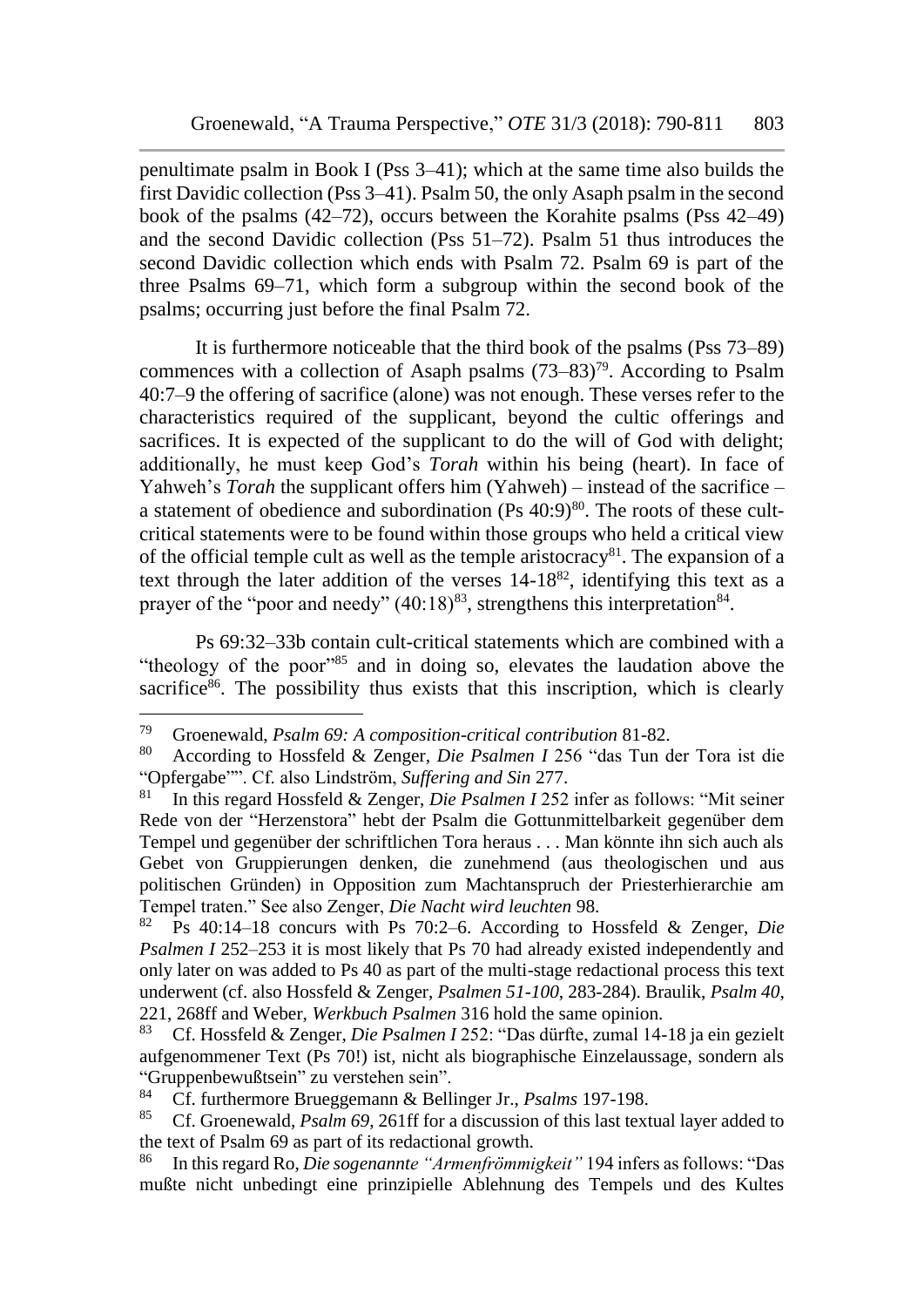marked by a "theology of the poor", came from the hands of the same redactors who put together Psalms 69–71.72 in order to form the concluding part of the second Davidic Psalter: in the Davidic Psalter 51–72 the "theology of the poor" occurs for the first time in Psalms 69–71<sup>87</sup>.

## **D TRAUMA AND THE "PSALMS OF THE POOR": A BRIEF PERSPECTIVE**

Trauma shatters all interpretative frameworks and therefore poses serious challenges to the theologian who has the responsibility of interpret human experience and existence. It challenges theology, which understands itself as a meaning-making enterprise<sup>88</sup>. Rambo<sup>89</sup> makes the important point that theologians have always been reflecting on the questions of human suffering and have always been struggling with the question how to understand suffering in the world, given the theological claim that God is in a relationship with the world<sup>90</sup>.

The relatively new and emerging field of Trauma Studies has sensitised theologians that the impact of trauma – whether it is experienced in a direct or indirect manner – can impact an individual or the collective. The ancient texts, as we have them in the Hebrew Bible, provide us with manifold possibilities how ancient Israel tried to cope and deal with the experiences of trauma and tension. These traumatic experiences often do not just come to us in what is said in a straightforward manner, but also in the unsaid – as they echo in the literature of the Hebrew Bible $91$ . It is an imperative for exegetes to explore the many and different ways in which the texts of a certain period (whether it be pre-exilic, exilic or post-exilic) speak about and speak through the story of a traumatic experience<sup>92</sup>. These texts ask what it means to transmit and to theorise around a

implizieren; zu Aversionen gegenüber den derzeit für den Tempel offiziell zuständigen Kreisen, und zwar wegen deren inkorrekter Kultpraxis, vgl. z.B. Jes 66,3f.; Zef 3,4; Ps.  $69.32"$ 

<sup>87</sup> Groenewald, *Psalm 69: A composition-critical contribution* 80-81. Cf. also Zenger, *Zur redaktionsgeschichtlichen Bedeutung* 193: "Die nach 65–68 folgende Komposition der Bittgebete 69–71 setzt sich einerseits von den vorangehenden Davidpsalmen durch die in ihnen auftretende 'Armenperspektive' ab, die andererseits in Ps. 72 und vor allem im ersten Davidpsalter konstitutiv ist."

<sup>88</sup> Rambo, *Introduction*, 4. Cf. also Groenewald, *Trauma is suffering that remains* 88- 102.

<sup>89</sup> Rambo, *Spirit and Trauma* 4.

<sup>90</sup> Cf. also Ackermann, *Surprised by the Man* 19: "I believe that the God question is the same as the human question. All faiths have their origins in the human heart and in contexts that are at times overwhelming".<br> $^{91}$  Esterbuizen, A Study of the Tension

<sup>91</sup> Esterhuizen, *A Study of the Tension* 4, 8. Cf. also Hays, *Trauma, Remembrance, and Healing* 192.

<sup>92</sup> Caruth, *Unclaimed Experience* 4.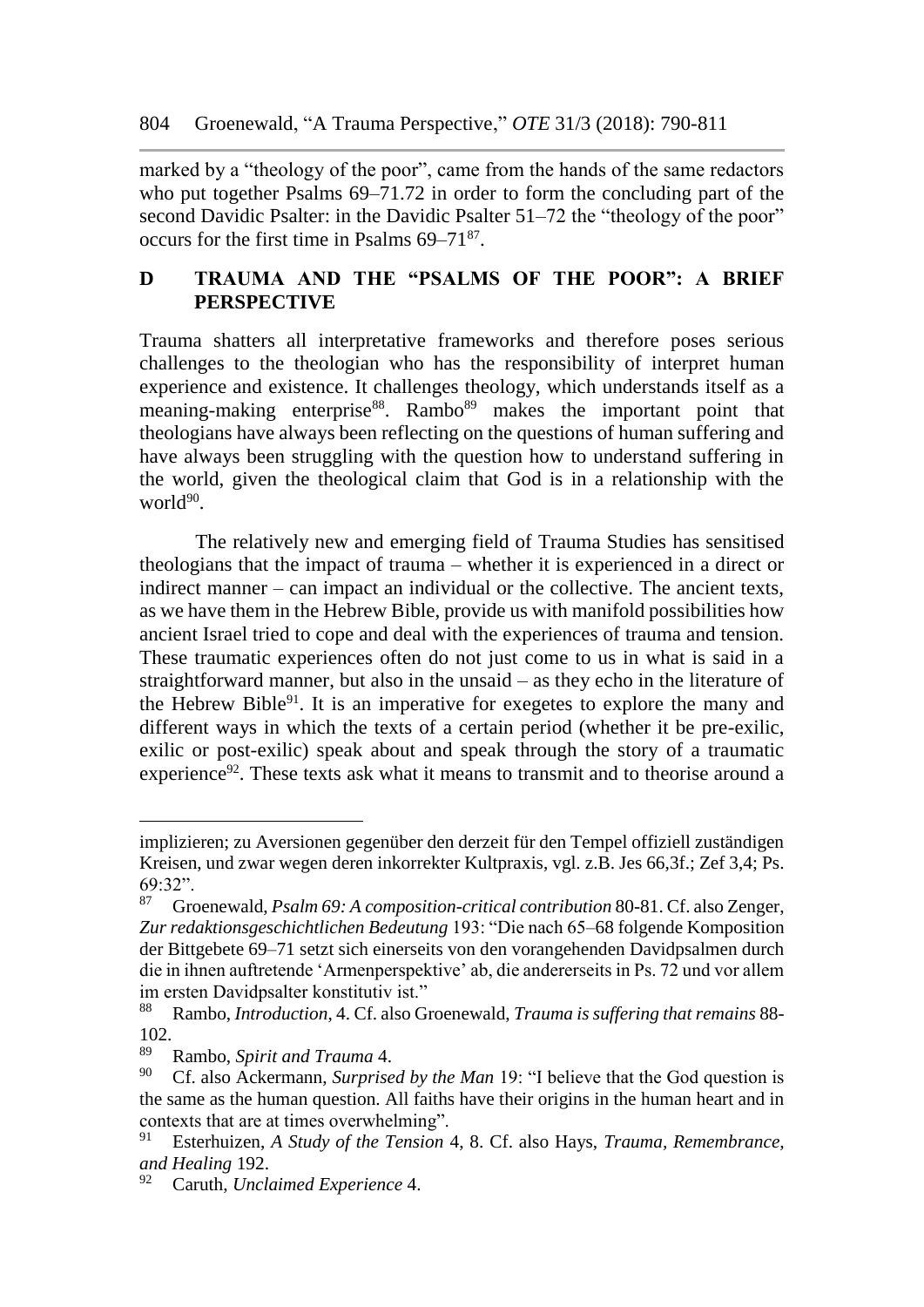crisis $93$  and even when these texts occur in a language that is literary, it is a language that defies and "it stubbornly persists in bearing witness to some forgotten wound" 94.

In the act of verbalising the trauma, these words become the lament crying out against the trauma (whatever may have caused the trauma event). Ackermann<sup>95</sup> emphasises that when injustice is lamented, this expression of the lament is transformed to become an expression of hope for it "calls God to account and rests on the unshakable belief that God will act".

Westermann<sup>96</sup> underlines the theological significance of the cry of distress which is fundamentally interconnected with the event of deliverance. In the lament – this "call of distress", the "cry out of the depths" – the traumatised sufferer reaches out for life; and begs that his/her suffering and trauma be taken away as this is the only possibility which is still available for him/her as long as he/she has breath to cry out. The lament is theologically significant as it is the language of trauma and suffering and therefore provides a powerful voice for those who are suffering as a result of being traumatised. In lamenting, the dignity of language is restored for traumatised sufferers as it shouts aloud: It will not stay silent!<sup>97</sup> Furthermore, according to Westermann<sup>98</sup>, it is important to lay suffering and trauma before the feet of God, as human suffering – no matter what it is – does not only affect the sufferer and the traumatised alone. When regarded from this perspective, the lament is a movement towards God as it is the way to bring suffering and trauma in the presence of the one who can take it away.

The major contribution of the Hebrew Bible, according to Stulman<sup>99</sup>, is the fact that it does not represent the story of the winners, but of the losers. This fact had a major impact on the character and development of the texts it contain. The texts image a nation that experienced trauma, a nation that finds itself on the margins. But even within this nation of "losers," we read about those who are on the margins, dislocated and vulnerable; as the Psalter tells us. In spite of experiencing suffering, they are still resilient and survivors against all odds. A trauma reading of the Psalter – and here specifically the "redaction of the poor"

<sup>93</sup> Cf. in this regard Römer, *The Hebrew Bible as Crisis Literature* 161: "The attitude of the 'Prophet' considers the crisis as the beginning of a new era. The representatives of this view are people who stand somewhat at the margins of society, but who are nevertheless able to communicate their views. They legitimate their discourse by appealing to personal inspiration".<br><sup>94</sup> Caruth *Unclaimed Experience* 

<sup>94</sup> Caruth, *Unclaimed Experience* 5. Cf. also J.-P. Sonnet, *Writing the Disaster* 350- 353.

<sup>95</sup> Ackermann, *Surprised by the Man* 33.

<sup>96</sup> Westermann, *The Role of the Lament* 21-22.

<sup>97</sup> Westermann, *The Role of the Lament* 31.

<sup>98</sup> Westermann, *The Role of the Lament* 31-32.

<sup>99</sup> Stulman, *Reading the Bible as Trauma Literature* 4.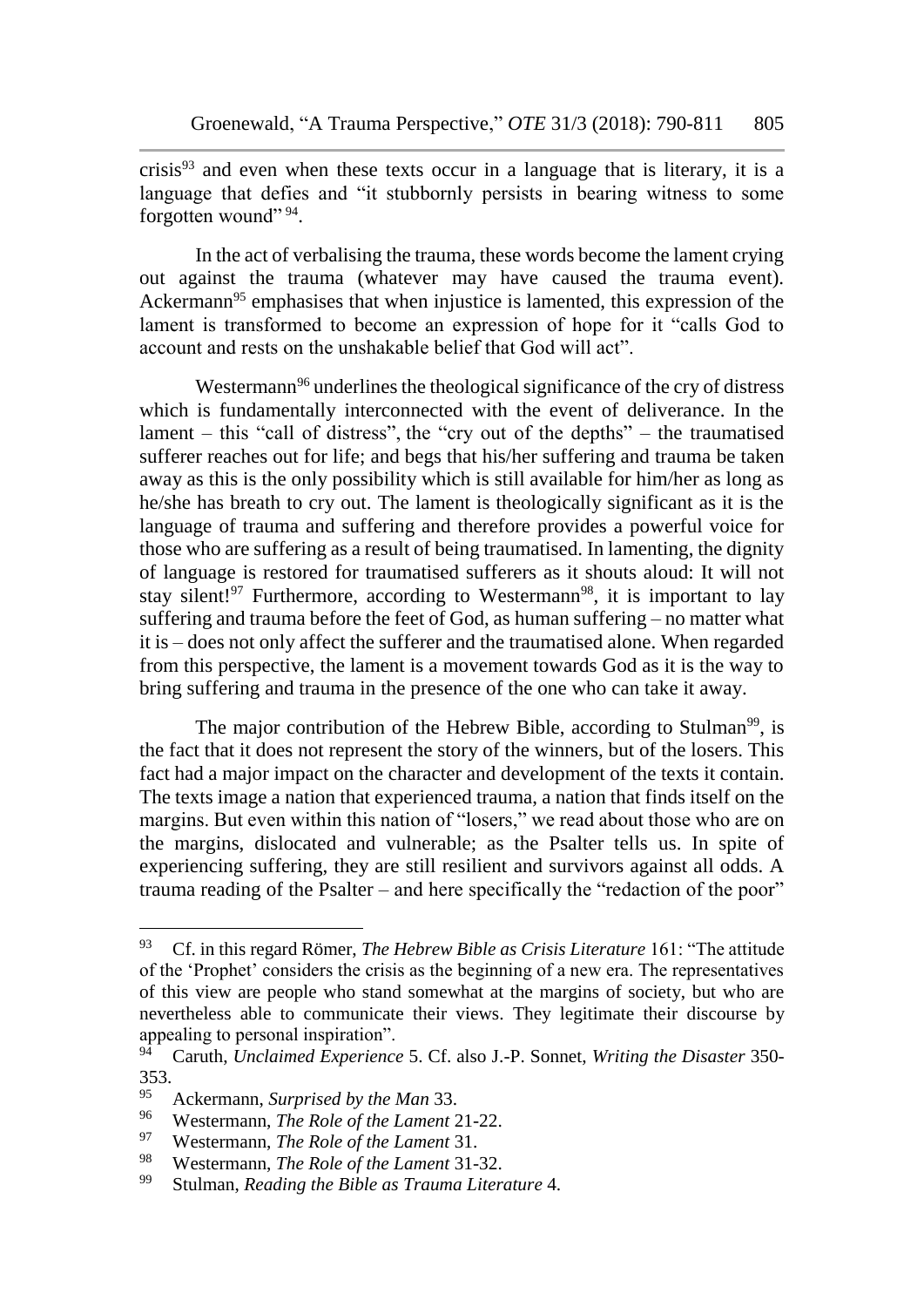– also indicates and addresses "devastating power disparities, but it does so by focusing on the haunting voices of pain and liminality that inundate the text, largely as the result of traumatic violence"<sup>100</sup>.

It can be stressed that a hermeneutics of trauma can indicate the existence of a relationship between experience(s) of a traumatic event(s) as well as the production and appropriation of texts which are related to these experiences. Trauma hermeneutics stresses that language react to trauma in such a way that it also creates the tools of survival, recovery and resilience<sup>101</sup>. The social and religious fragmentation within society ( $5<sup>th</sup>$  century) as a result of the economic crisis, resulted in the marginalisation and traumatisation of the poorer classes in society<sup>102</sup>. The special piety which developed in these marginalised and impoverished lower classes tough is a sign of the resilience still inherent in these groups and a trauma reading opens our eyes for this "textual art" which denies giving up. This textual art bears witness to the struggles of shattered communities and has the courage to confront human brutality and the wreckages of its times. It creates a metanarrative in which the readers can dream of the unimaginable as it insists that raw power is not the ultimate power $103$ .

## **E CONCLUSION**

In this contribution a brief overview was provided of the "poor in the Psalter" in order to discuss the redaction of the poor at the end of Book I and Book II. A trauma perspective of the redaction of the "theology of the poor" in the Psalter was also given. The conviction was expressed that the Psalter, through this redaction, is essentially a record of the broken and the marginalized within the Judean society. The most important task of this theology of the "piety of the poor" was to restore dignity as well as hope to the oppressed victims of the social crisis. According to their own self-understanding, they were not on the periphery of the community, but they formed the core. This influence is, among other things, to be recognised in the redaction of the Psalter, namely a redaction characterised by the "theology of the poor".

The redaction of the poor, which took place at the end of Book I and Book II, transforms both books into meaning-making literature. A voice is given to the marginalised, to the community represented within these texts. The formulation of the trauma of marginalisation is transcended to become a language of dignity,

<sup>100</sup> Stulman, *Reading the Bible as Trauma Literature* 5. Cf. also Hays, *Trauma, Remembrance, and Healing* 192: "The Psalter – and indeed the whole Hebrew Bible – bears witness to different kinds of trauma, different views of its causes, and different ways to reconcile the experience of trauma theologically".<br> $^{101}$  Groenoweld Miach 4:1.5.56

<sup>&</sup>lt;sup>101</sup> Groenewald, *Micah 4:1-5*, 56.<br><sup>102</sup> Albertz, A History of Israelite.

<sup>102</sup> Albertz, *A History of Israelite Religion* 518-522.

<sup>103</sup> Stulman, *Reading the Bible as Trauma Literature* 7.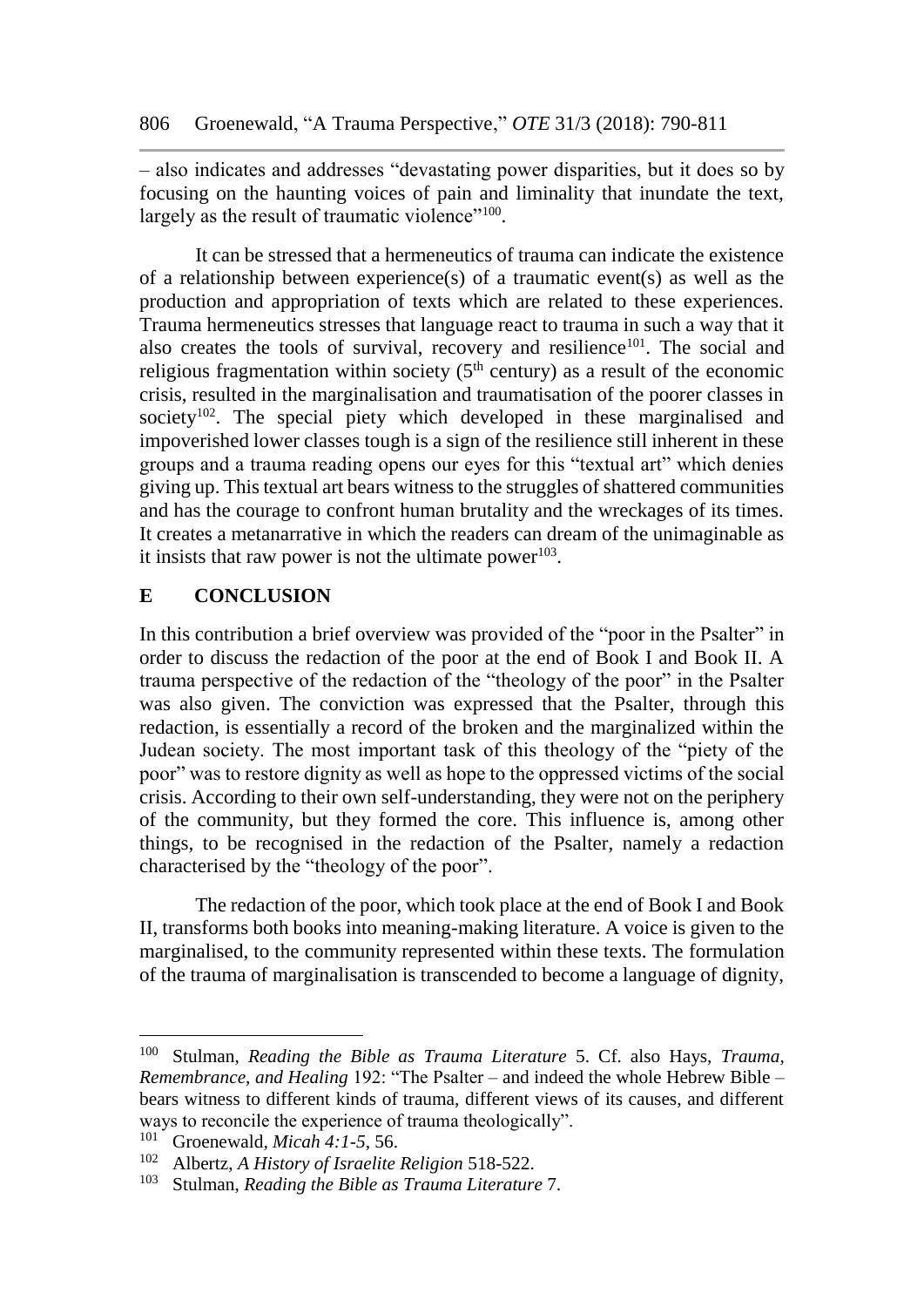a language crying out against the injustices often experienced by the poor of the world.

#### **BIBLIOGRAPHY**

- Ackermann, D.M. *Surprised by the Man on the Borrowed Donkey: Ordinary Blessings*, Cape Town, 2014.
- Albertz, A. *A History of Israelite Religion in the Old Testament period. Vol. I: From the Beginnings to the End of the Monarchy. Vol. II: From the Exile to the Maccabees* (OTL), London, 1994.
- Atkinson, A. B. *Inequality. What can be done?*, Cambridge, MA, 2015.
- Auld, A. G. *First and Second Samuel: A Commentary* (OTL), Louisville, KY, 2012.
- Ballhorn, E. ""Um deines Knechtes David willen" (Ps 132, 10): die Gestalt Davids im Psalter," *Biblische Notizen* 76 (1995): 16-31.
- Berges, U. *De armen van het boek Jesaja. Een bijdrage tot de literatuurgeschiedenis van het Oude Testament*, Nijmegen, 1999.
- Berges, U & Hoppe, R. *Arm und Reich,* Die Neue Echter Bibel Themen 10*,* Würzburg, 2009.
- Blomberg, C.L. *Neither Poverty nor Riches. A Biblical Theology of Material Possessions,* vol 7 of *New Studies in Biblical Theology*, Leicester, 1999.
- Botha, P.J. "Pride and suffering of the Poor in the Persian Period. Psalm 12 and its Post-Exilic Context," *OTE* 25/1 (2012): 40-56.
- Braulik, G. *Psalm 40 und der Gottesknecht (FzB 18)*, Würzburg, 1975.
- Bremer, J. *Wo Gott sich auf die Armen einlässt. Die sozio-ökonomische Hintergrund der achämenidischen Provinz Yəhūd und seine Implikationen für die Armentheologie des Psalters,* BBB 174*,* Göttingen, 2016. [https://doi.org/](https://doi.org/%2010.14220/9783737003292)  [10.14220/9783737003292](https://doi.org/%2010.14220/9783737003292)
	- \_\_\_\_\_\_\_. "Die Armentheologie als eine Grundlinie einer Theologie des Psalters," *HeBAI* 5 (2016): 350-390.
	- \_\_\_\_\_\_\_. "Eine "Armenredaktion" im 1. Davidpsalter? Impulse vor dem Hintergrund sozio-ökonomischer Entwicklungen," in *Trägerkreise in den Psalmen* ed. Hossfeld, F.-L. Bremer, J. and Steiner, T.M., BBB 178, Göttingen, 2017, 181- 205.
- Brueggemann, W & Bellinger B.H. Jr., *Psalms (New Cambridge Bible Commentary)*, Cambridge University Press: Cambridge, New York, NY, 2014.
- Caruth, C. *Unclaimed Experience: Trauma, Narrative, and History*. Baltimore, MD, 2016 (20<sup>th</sup> Anniversary Edition).
- Childs, B. "Psalm Titles and Midrashic Exegesis," *Journal of Semitic Studies* 16/2 (1971): 137-50. <https://doi.org/10.1093/jss/XVI.2.137>
- Crenshaw, J.L. *The Psalms – An Introduction*. Grand Rapids, MI, 2001.
- Declaissé-Walford, N.L. "The Meta-Narrative of the Psalter," *The Oxford Handbook of the Psalms*, ed. Brown, W.P. Oxford, 2014, 363-376.
- Esterhuizen, E. *A Study of the Tension between Despair and Hope in Isaiah 7 and 8 from a Perspective of Trauma and Posttraumatic Growth* (Unpublished DThthesis: University of South Africa), Pretoria, 2017.
- Füglister, N. "Die Verwendung und das Verständnis der Psalmen und des Psalters um die Zeitenwende," in *Beiträge zur Psalmenforschung. Psalm 2 und 22 (FzB 60)*, ed. Schreiner, J., Würzburg, 1988, 319-384.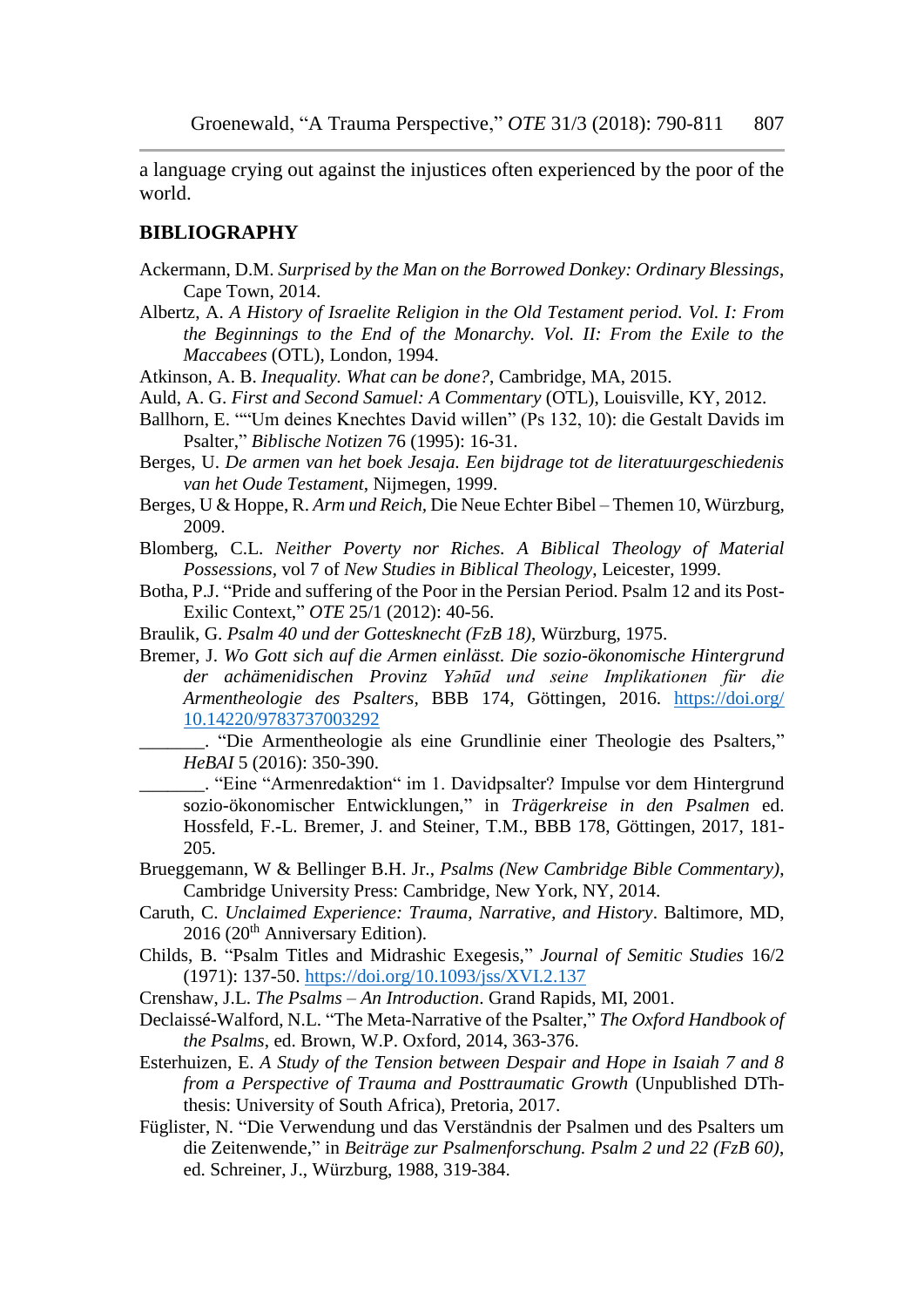Gerstenberger, H.S. *Psalms (Part 2) and Lamentations (FOTL 15),* Grand Rapids, MI, 2001.

\_\_\_\_\_\_\_. *Israel in the Persian Period: the fifth and fourth centuries B.C.E.* Leiden, The Netherlands: BRILL, 2011. Translated by Schatzmann, S.S. from the German original: *Israel in der Perserzeit: 5. und 4. Jahrhundert v. Chr*., Biblische Enzyklopädie, 8; Stuttgart: Kohlhammer, 2005.

Gillingham, S. "The Poor in the Psalms," *The Expository Times* 100 (1988) 15-19. <https://doi.org/10.1177/001452468810000105>

\_\_\_\_\_\_\_. "The Levites and the Editorial Composition of the Psalms," in *The Oxford Handbook of the Psalms*, ed. Brown, W.P. Oxford, 2014, 201-213. [https://doi.org/](https://doi.org/%2010.1093/oxfordhb/9780199783335.013.013)  [10.1093/oxfordhb/9780199783335.013.013](https://doi.org/%2010.1093/oxfordhb/9780199783335.013.013)

\_\_\_\_\_\_\_. "The Levitical Singers and the Compilation of the Psalter," in *Trägerkreise in den Psalmen*, ed. Hossfeld, F.-L. Bremer, J. and Steiner, T.M., BBB 178, Göttingen, 2017, 35-59.

\_\_\_\_\_\_\_. *Psalms through the Centuries (vol. Two): A Reception History Commentary on Psalms 1-72* (*Blackwell Bible Commentaries)*, Malden, MA, Chichester: Wiley-Blackwell, 2018.

Groenewald, A. *Psalm 69: Its structure, redaction and composition (ATM 18),* Münster, 2003.

\_\_\_\_\_\_\_. "Psalm 69: A composition-critical contribution," in *One Text, a Thousand Methods. Studies in Memory of Sjef van Tilborg,* ed. U. Berges and P. Chatelion-Counet (BIS 71), Leiden: Boston, MA, 2005, 77-96*.*

\_\_\_\_\_\_\_. "Psalms 69:33-34 in the light of the poor in the Psalter as a whole", *Verbum et Ecclesia* 28/2 (2007): 425-441.

\_\_\_\_\_\_\_. "Micah 4:1-5 and a Judean Experience of Trauma," *Scriptura* 116/2 (2017): 55-65.<http://.doi.org/10.7833/116-2-1329>

\_\_\_\_\_\_\_. ""Trauma is suffering that remains". The Contribution of Trauma Studies to Prophetic Studies," *Acta Theologica* Suppl 26 (2018): 88-102. http://.doi.org /10.18820/23099089/actat.Sup26.5

- Hays, R.W.P. "Trauma, Remembrance, and Healing: The Meeting of Wisdom and History and Psalm 78," *Journal for the Study of the Old Testament* 41/2 (2016): 183-204. <https://doi.org/10.1177/0309089216628420>
- Hoppe, L.J. *There shall be no poor among you. Poverty in the Bible*, Nashville, TN: Abingdon, 2004.
- Hossfeld, F.-L. Die unterschiedlichen Profile der beiden David-sammlungen Ps 3-41 und Ps 51-72, in *Der Psalter in Judentum und Christentum,* ed. Zenger, E. (HBS 18), Freiburg, 1998, 59-73.
- Hossfeld, F-L. & Zenger, E. ""Selig, wer auf die Armen achtet" (Ps 41,2). Beobachtungen zur Gottesvolk-Theologie des ersten Davidpsalters," in *Jahrbuch für biblische Theologie 7*, 21-50. Neukirchen-Vluyn: Neukirchener Verlag, 1992, 21-50.

\_\_\_\_\_\_\_. *Die Psalmen I. Psalm 1–50.* Die Neue Echter Bibel 29, Würzburg: Echter Verlag 1993.

\_\_\_\_\_\_\_. "Neue und alte Wege der Psalmenexegese. Antworten auf die Fragen von M. Millard und R. Rendtorff," in *Biblical Interpretation 4* (1996), 332-343. <https://doi.org/10.1163/156851596X00068>

\_\_\_\_\_\_\_. *Psalmen 51-100.* HThKAT, Freiburg 2000.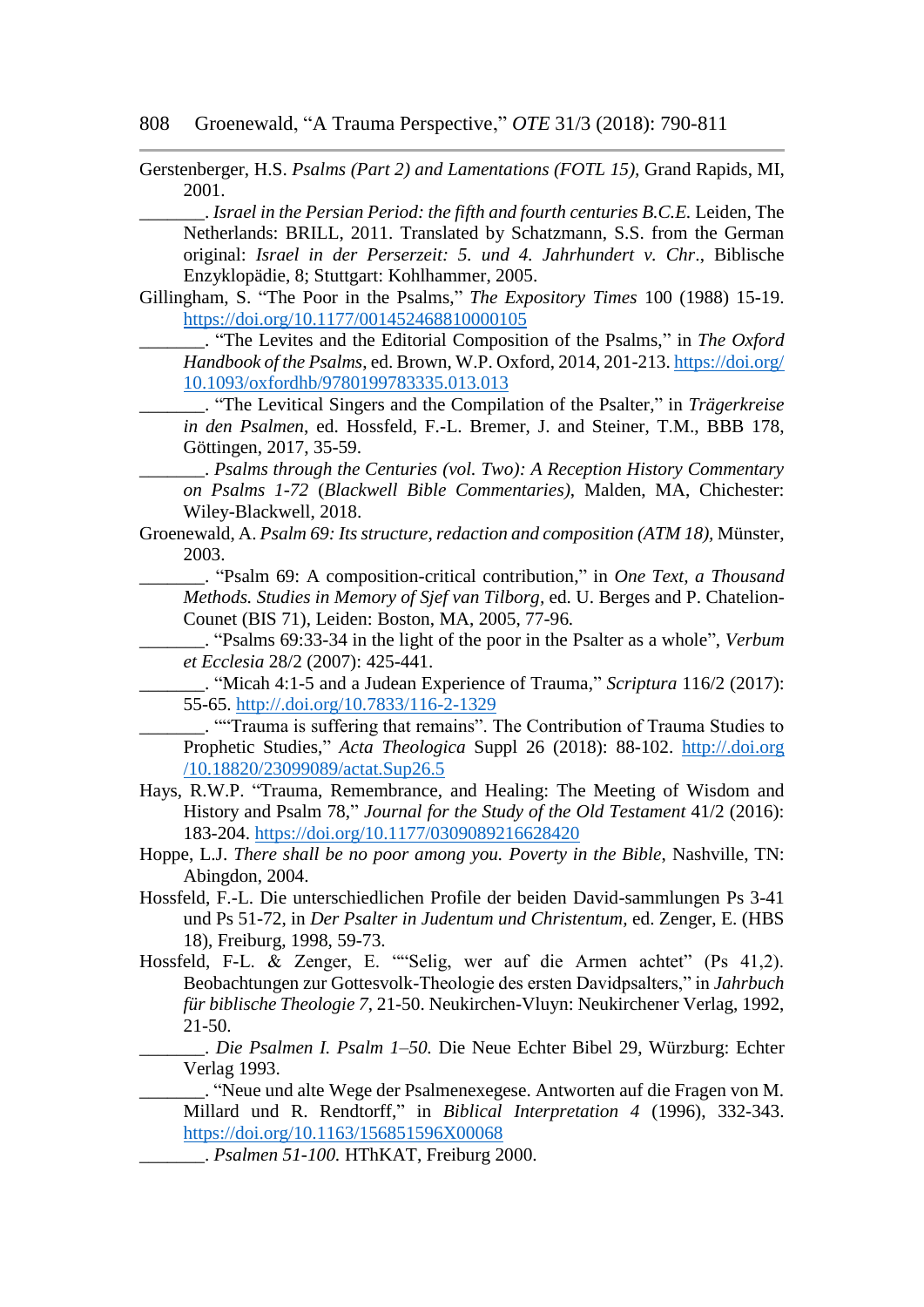\_\_\_\_\_\_\_. *Die Psalmen II: Psalm 51-100*. Die Neue Echter Bibel 40, Würzburg: Echter Verlag, 2002.

- Houston, W.J. *Contending for Justice: Ideologies and Theologies of Social Justice in the Old Testament* (LHB/OTS 420), London/New York, NY: Bloomsbury, 2006.
- Hrobon, B. *Ethical Dimension of Cult in the Book of Isaiah* (BZAW 418.) Göttingen 2010.
- Human, D.J. "An ideal for leadership Psalm 72: The (wise) King Royal mediation of God's universal reign. FS. Desmond Tutu," in *Verbum et Ecclesia* 23/3 (2002): 657-678.
- Jacobson, R.A. "Imagining the Future of Psalms Studies," in *The Shape and Shaping of the Book of Psalms. The Current State of Scholarship,* ed. de Claissé-Walford N.L. Atlanta: Society of Biblical Literature, 2014, 231-246. [https://doi.org/10.](https://doi.org/10.%202307/j.ctt9qh23j.20)  [2307/j.ctt9qh23j.20](https://doi.org/10.%202307/j.ctt9qh23j.20)
- Janowski, B. "Ein Tempel aus Worten: Zur theologischen Architektur des Psalters," in *The Composition of the Book of Psalms*, ed. Zenger E. (BEThL 238), Leuven/Paris/Walpole, MA: Uitgeverij Peeters, 2010, 279–306.
- Kimilike, L.P. *Poverty in the Book of Proverbs. An African Transformational Hermeneutic of Proverbs on Poverty* (*Bible and Theology in Africa 7),* , New York, NY: Peter Lang, 2008.
- Kleer, M. *"Der liebliche Sänger der Psalmen Israels." Untersuchungen zu David als Dichter und Beter der Psalmen,* BBB 108, Bodenheim 1996.
- Kraus, H-J. *Theology of the Psalms.* translated by Crim, K. 1992, *Theologie der Psalmen*. Minneapolis, MN: Augsburg Publishing, 1979 .
- Lindström, F. *Suffering and Sin: Interpretations of Illness in the Individual Complaint Psalms*, ConBOT 37, Stockholm 1994.
- Mays, J.L. "The David of the Psalms," *Interpretation 40* (1986): 143-155.
- McKenzie, S.L. *King David: A Biography*, Oxford 2000.
- McPolin, J. "Psalms as Prayers of the Poor," in *Back to the Sources. Biblical and Near Eastern Studies* (in honour of Dermot Ryan), ed. Cathcart, K.J. and Healey, J.F., Dublin: Glendale Press. 1989, 79-103.
- Millard, M. *Die Komposition des Psalters. Ein formgeschichtlicher Ansatz,* FAT 9, Tübingen: Mohr (Siebeck), 1994.
- Mtshiselwa, V.N.N. "The Poor in the Psalms and in Tsepo Tshola's song Indlala: African liberationist remarks*," HTS Teologiese Studies / Theological Studies* 72/1 (2016) Art. #3173, 7 pages. [https://doi.org/10.4102/hts.v72i1.3173.](https://doi.org/10.4102/hts.v72i1.3173)
- Otto, E. *Deuteronomium 12–34.* Erster Teilband: 12,1–23,15 (HThKAT), Freiburg 2016.
- Piketty, T. *Capital in the Twenty-First Century*, translated form *Le capital au XXI siècle*, Cambridge, MA, 2014.
- Piketty, T. *The Economics of Inequality,* translated from *L'économie des inégalités*, Cambridge, MA, 2016.
- Prinsloo, W.S. "Psalm 72: 'n verskuiwing van die mistieke na die politieke?" *Old Testament Essays* 12/3 (1999), 536-554.

Rambo, R. *Spirit and Trauma: A Theology of Remaining,* Louisville, KY, 2010. \_\_\_\_\_\_\_. "Introduction," in *Post-traumatic Public Theology*, ed. Arel, S.N. Rambo, S., New York, NY, 2016, 1-21. [https://doi.org/10.1007/978-3-319-40660-2\\_1](https://doi.org/10.1007/978-3-319-40660-2_1)

Ro, J.U. *Die sogenannte "Armenfrömmigkeit" im nachexilischen Israel* (BZAW 322), Berlin 2002.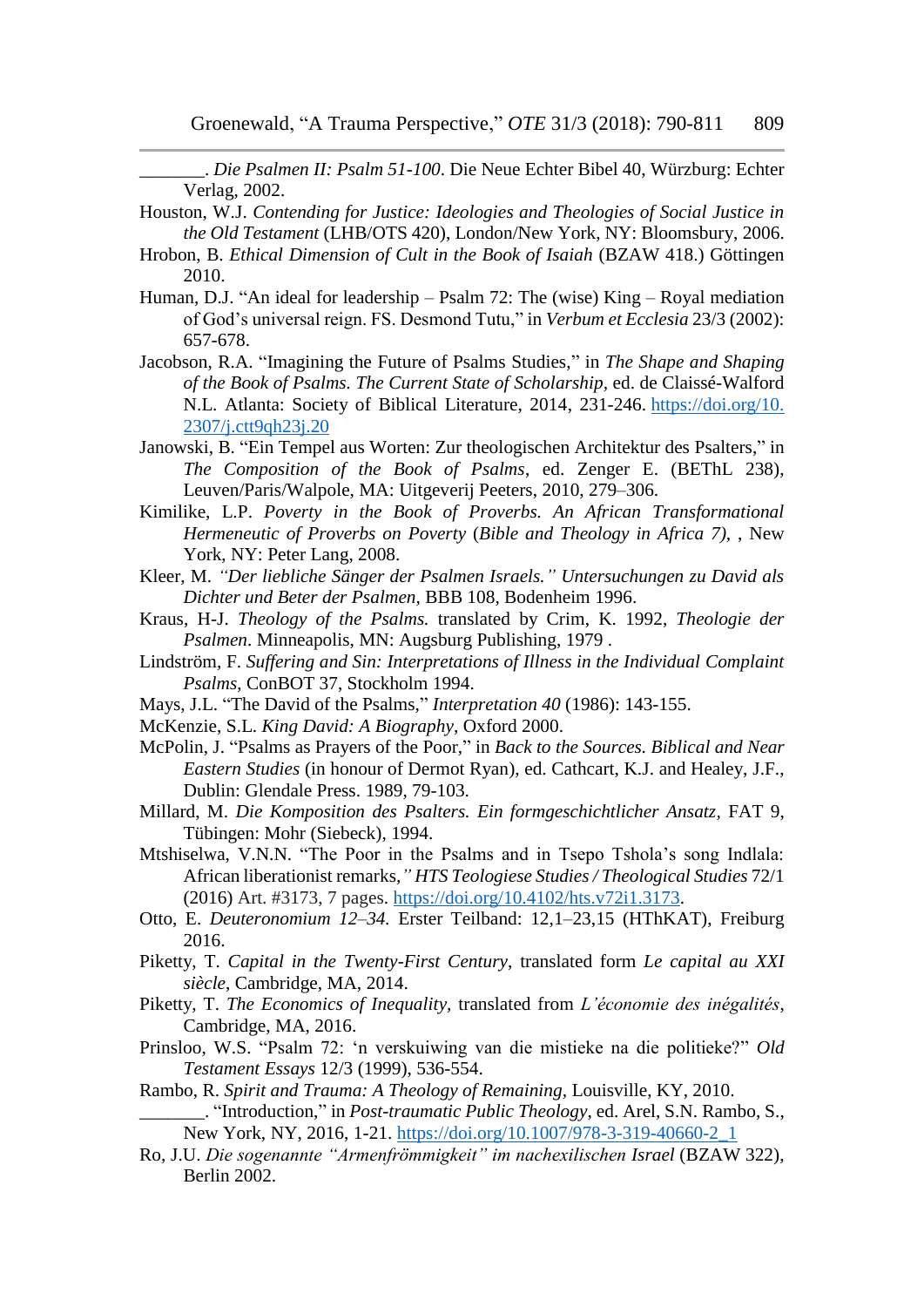- 810 Groenewald, "A Trauma Perspective," *OTE* 31/3 (2018): 790-811
- Römer, T. "The Hebrew Bible as Crisis Literature," in *Disaster and Relief Management / Katastrophen und ihre Bewältigung,* ed. Berlejung, A. (FAT 81), Tübingen 2012, 159–177.
- Scheffler, E.H. "Deuteronomy 15:1-18 and Poverty in (South) Africa," in *A Critical Study of the Pentateuch. An Encounter between Europe and Africa,* ed. Otto E. and le Roux, J., (ATM 20), Münster 2005, 97–115.
- \_\_\_\_\_\_\_. "Pleading poverty (Or: Identifying with the poor for selfish reasons): On the ideology of Psalm 109," *Old Testament Essays* 24/1 (2011) 192-207.
	- \_\_\_\_\_\_\_. "Poverty in the book of Proverbs: Looking from above?," *Scriptura* 111 (2012): 480-496. [http://doi.org/10.7833/111-0-30.](http://doi.org/10.7833/111-0-30)
	- \_\_\_\_\_\_\_. "Poverty eradication and the Bible in context: A serious challenge," *Studia Historiae Ecclesiasticae* 24 (2013) 129-153.
	- \_\_\_\_\_\_\_. "Of Poverty Prevention in the Pentateuch as a Continuing Contemporary Challenge," *Verbum et Ecclesia* 34/2 (2013) Art. #869, 14 pages. [https://doi.org/](https://doi.org/%2010.4102/ve.v36i1.1478)  [10.4102/ve.v36i1.1478.](https://doi.org/%2010.4102/ve.v36i1.1478)
	- \_\_\_\_\_\_\_. "The Poor in the Psalms: A Variety of Views," *Verbum et Ecclesia* 36/1 (2015) Art. #1478, 9 pages. [https://doi.org/10.4102/ve.v36i1.1478.](https://doi.org/10.4102/ve.v36i1.1478)
	- \_\_\_\_\_\_\_. "Royal care for the Poor in Israel's First History: the Royal Law (Deuteronomy 17:14-20), Hannah's Song (1 Samuel 2:1-10), Samuel's warning (1 Samuel 8:10-18), David's attitude (2 Samuel 24:10-24) and Ahab and Naboth (1 Kings 21) in Intertext," *Scriptura* 116/2 (2017 Special Edition): 160-174. [http://doi.org/10.7833/116-2-1317.](http://doi.org/10.7833/116-2-1317)
- Smith, M.S. "Canaanite Backgrounds to the Psalms," in *The Oxford Handbook of the Psalms*, Brown, W.P. Oxford 2014, 43-56.
- Sonnet, J.-P. "Writing the Disaster. Trauma, Resilience and *Fortschreibung*," in *The Fall of Jerusalem and the Rise of the Torah* Dubovský, P. Markl, D. and Sonnet, J.-P., (FAT 107), Tübingen 2016, 349-357.
- Stulman, L. "Reading the Bible as Trauma Literature: The Legacy of the Losers," *Conversations with the Biblical World* 34 (2014) 1-13.
- Tucker, W.D. Jr., "Democratization and the Language of the Poor in Psalms 2-89," *Horizons in Biblical Theology* 25 (2003): 161-178. [https://doi.org/10.1163/187](https://doi.org/10.1163/187%20122003X00123)  [122003X00123](https://doi.org/10.1163/187%20122003X00123)
	- \_\_\_\_\_\_\_. "A Polysemiotic Approach to the Poor in the Psalms," *Perspectives in Religious Studies* 31/4 (2004), 425-439.
- Weber, R. Werkbuch Psalmen I: Die Psalmen 1 bis 72, Stuttgart 2001.
- Weiser, A. *Die Psalmen* (ATD 14/15), Göttingen 1963 (6. Auflage).
- Wessels, W. J. "Prophets and Ethics: A Study of Jeremiah 5:26-29," in *Psalmody and Poetry in Old Testament Ethics,* ed. Human, D.J. (LHB/OTS 572), London/New York, NY, 2012, 181-196.
	- \_\_\_\_\_\_\_. "To Know Yahweh is to Care for the Poor. Reflections from the Book of Jeremiah," *Pharos Journal of Theology* 99 (2018): 1-10 (Online volume 99: http//[:www.pharosjot.com\)](http://www.pharosjot.com/).
- Westermann, C. "The Role of the Lament in the Theology of the Old Testament," *Interpretation* 28 (1974): 20-38.
- Zenger, E. ""So betete David für seinen Sohn Salomo und für den König Messias" Überlegungen zur holistischen und kanonischen Lektüre des 72. Psalms," *Jahrbuch für biblische Theologie 8*, Neukirchen-Vluyn 1993, 57-72.